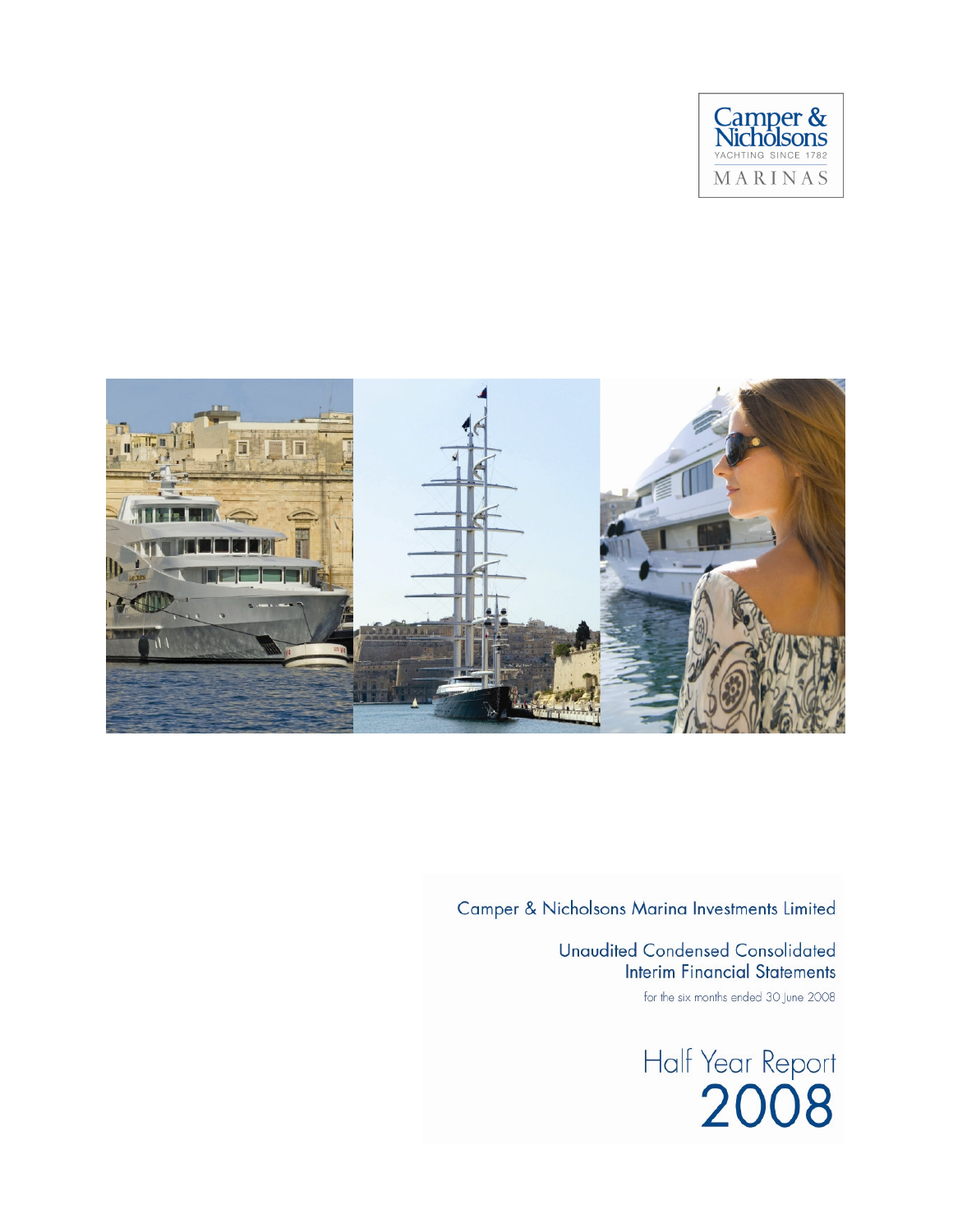# **Index**

|                                                                  | Page           |
|------------------------------------------------------------------|----------------|
| Chairman's statement                                             | $\overline{c}$ |
| Manager's report                                                 | 5              |
| General Information                                              | 10             |
| Independent review report                                        | 11             |
| Condensed consolidated income statement                          | 12             |
| Condensed consolidated statement of changes in equity            | 13             |
| Condensed consolidated balance sheet                             | 14             |
| Condensed consolidated cash flow statement                       | 15             |
| Notes to the condensed consolidated interim financial statements | 16             |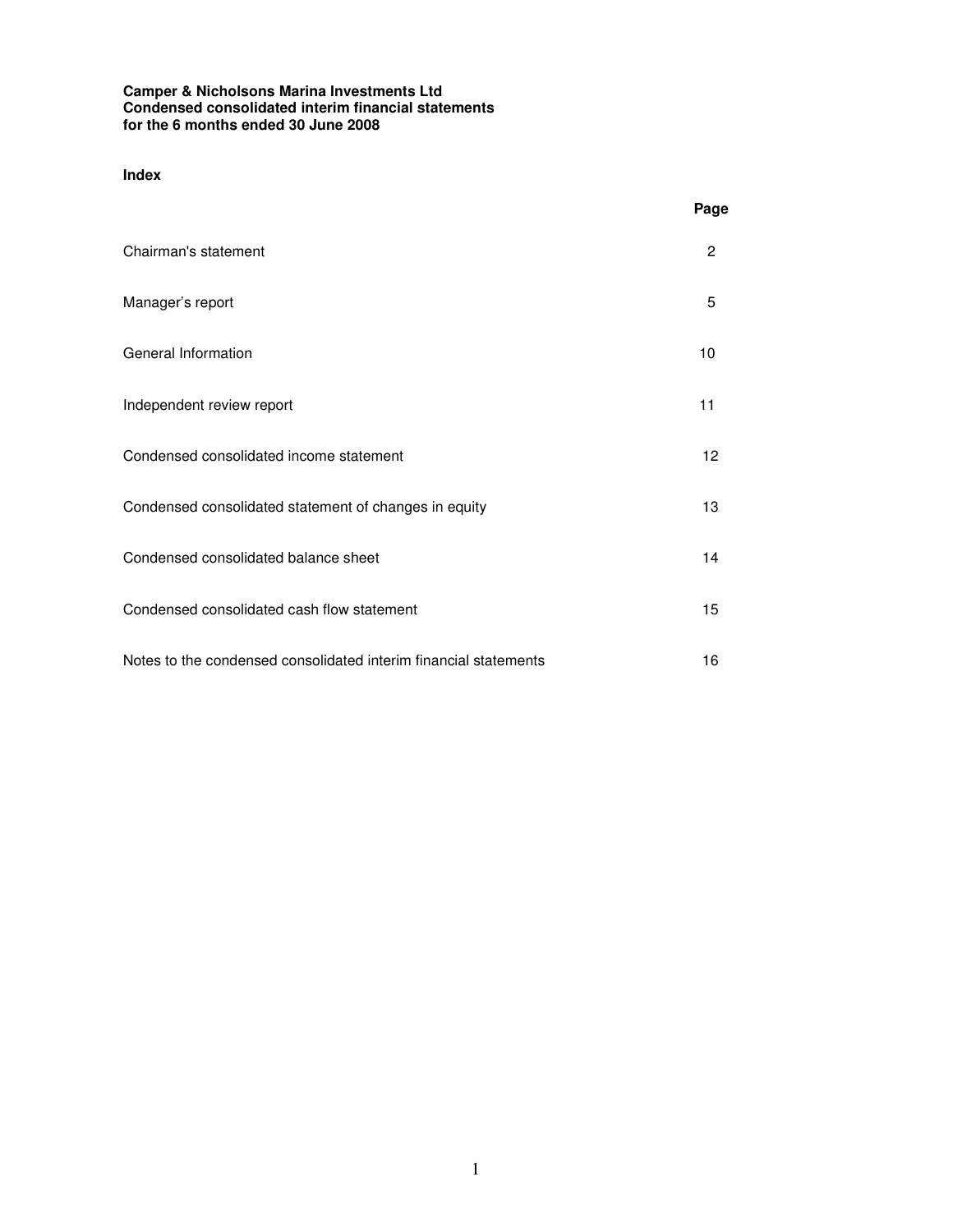## **Camper & Nicholsons Marina Investments Ltd**

# **CHAIRMAN'S STATEMENT**

We are pleased to present our interim results for the half year to 30th June 2008.

## **Investments/Funding**

Our investments remain those completed at December 2007 namely Grand Harbour Marina in Malta, Cesme Marina in Turkey, and Port Louis Marina in Grenada completed in January of this year. Of the €50m gross (€47.6 million net), raised on listing in January 2007, commitments to date total €46.5 million (including debt finance) of which €36.1 million has been disbursed. Debt presently stands at €4.5 million. Facility letters have now been signed for a further €21 million of debt, documentation for which is presently being processed.

## **Performance, Net Asset Value and Profits**

During the first half of 2008 the Group generated a loss before tax of €1.5 million (2007: Nil) and a loss after tax of €1.5 million (2007: Nil) on income of €1.2 million (2007: Nil). The loss per share attributable to CNMI shareholders was 2.89c (2007: earnings per share of 0.08c). The loss primarily results from the operating costs of Cesme Marina and Port Louis which are both in their construction and development phases. This situation will likely prevail until these marinas are substantially complete, anticipated to be during 2009. GHM large yacht berth sales, supported by full occupancy on the pontoon berths, will determine the Group's overall profitability during the balance of 2008 and 2009 pending the completion of Cesme and Port Louis marinas.

Net Asset Value (NAV), adjusted for valuations completed by CBRE, has declined slightly in Euro terms, due to a combination of the currency impact on Port Louis and the loss in the first half. NAV figures at 30 June 2008 as compared with those at 31 December 2007 in both Euros and Sterling are shown in the table below,

|                                     | Euros        |             | Sterling     |             |
|-------------------------------------|--------------|-------------|--------------|-------------|
| <b>IFRS basis</b>                   | 30 June 2008 | 31 Dec 2007 | 30 June 2008 | 31 Dec 2007 |
| Net Asset Value                     | €48.8m       | €50.3m      | £38.6m       | £37.0m      |
| Net Asset Value per share           | 97.7c        | 100.6c      | 77.3p        | 74.0p       |
| Net Asset Value per share (diluted) | 97.7c        | 100.5c      | 77.3p        | 73.9p       |
| <b>Adjusted basis</b>               |              |             |              |             |
| Net Asset Value                     | €52.0m       | €53.8m      | £41.1 $m$    | £39.5m      |
| Net Asset Value per share           | 104.0c       | 107.6c      | 82.3p        | 79.1p       |
| Net Asset Value per share (diluted) | 104.0c       | 107.5c      | 82.3p        | 79.0        |

The adjusted NAV at 30 June 2008 represents an increase of 9% on the net issue proceeds at listing (and an increase of 4% over the gross amount raised). As a result of Sterling / Euro exchange rates, in Sterling terms NAV has increased by 25% since listing.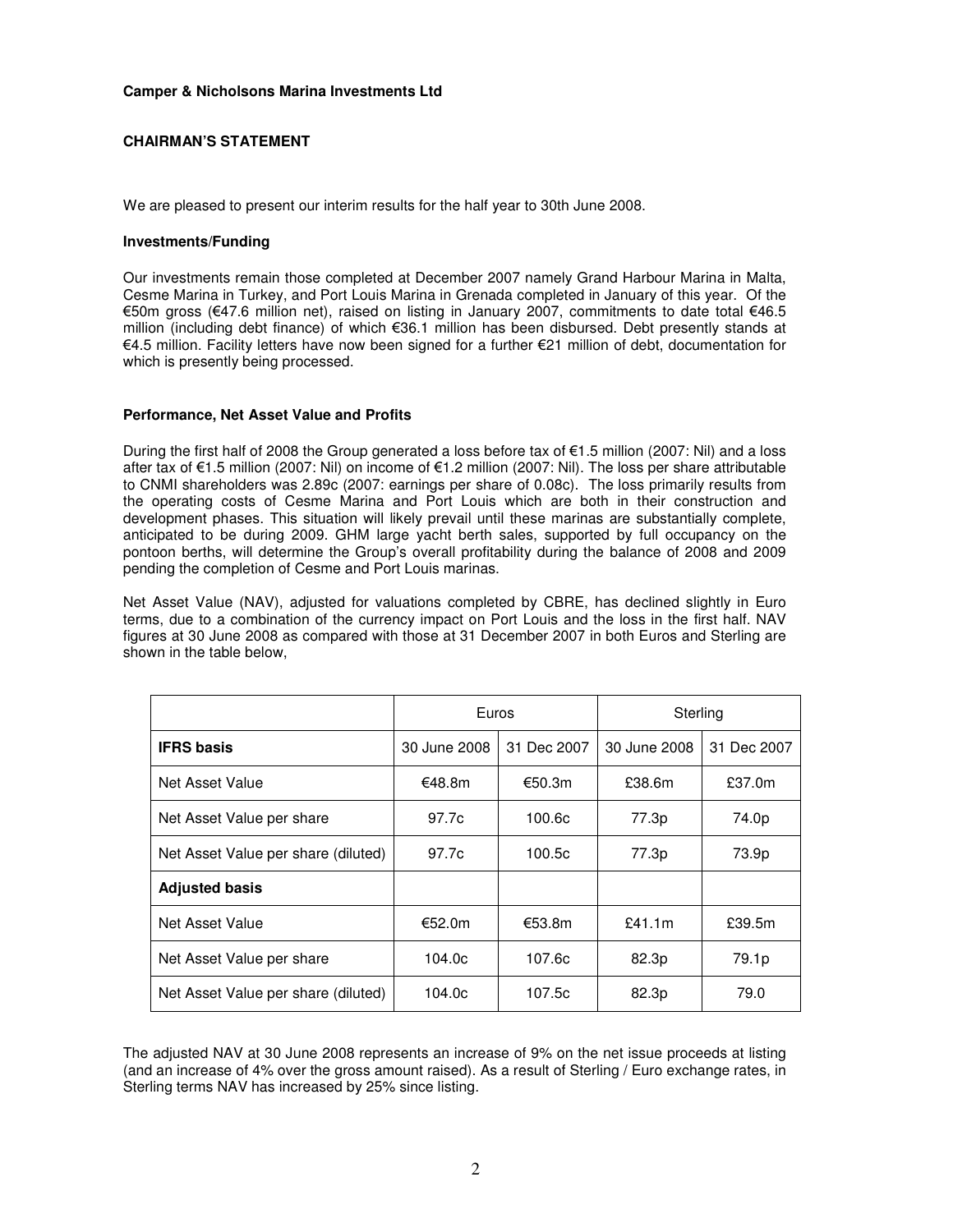| Adjusted Net Asset Value at 30 June 2008 | Currency    |              |
|------------------------------------------|-------------|--------------|
|                                          | €m          | £m           |
| Grand Harbour Marina                     | 20.8        | 16.5         |
| Cesme                                    | 1.6         | 1.3          |
| Port Louis                               | 20.1        | <u>15.8</u>  |
| Sub total                                | 42.5        | 33.6         |
| Net cash/debt                            | 13.1        | 10.4         |
| Other net assets/liabilities             | (3.6)       | (2.9)        |
| <b>Adjusted Net Asset Value</b>          | <u>52.0</u> | 41.1         |
| Adjusted Net Asset Value per share       | 104.0c      | <u>82.3p</u> |

The analysis of Adjusted Net Asset Value at 30 June 2008 is shown in the table below. For details of the valuations please see page 8.

During the first half of 2008, the Board of GHM declared a dividend of €2.0 million which was paid in June 2008 at which time CNMI received its share being €1.6 million.

In line with the policy set out in the Company's admission document the Board is not proposing a dividend, as funds generated are being re-invested during the first three years following admission.

### **Marina Highlights**

#### **Port Louis**

Acquisition of the Marina at Port Louis, Grenada WI was completed on 18 January 2008. We acquired the marina and three parcels of marina related real estate for US\$24 million (€16.4 million), which was substantially paid at completion. During the first half of 2008 we have, as planned, incurred significant capital expenditure to develop the berthing area and facilities at this marina. We anticipate bringing into use 10 superyacht berths on time and within budget. Construction continues on the balance of the marina.

Encouragingly 3 conditional berth sales (not included in this period's results) have now been concluded at the planned tariff rate of \$2,000 per square metre for a total consideration of ca. \$600,000 (ca. € 0.4 million), and a good level of enquiries is being dealt with including enquiries for superyacht berths.

#### **Grand Harbour Marina**

Sale of a 30m berth was concluded within the period and since the period end another sale has been concluded giving a total consideration of ca. €1 million, both at increased prices over the 2007 levels. Enquiry levels are strong which, combined with the increased prices, continues to support our confidence for the medium and long term.

The marina pontoons are effectively at full occupancy, and 24 additional pontoon berths have been completed, details of which are in the Manager's report. These berths have been pre-let.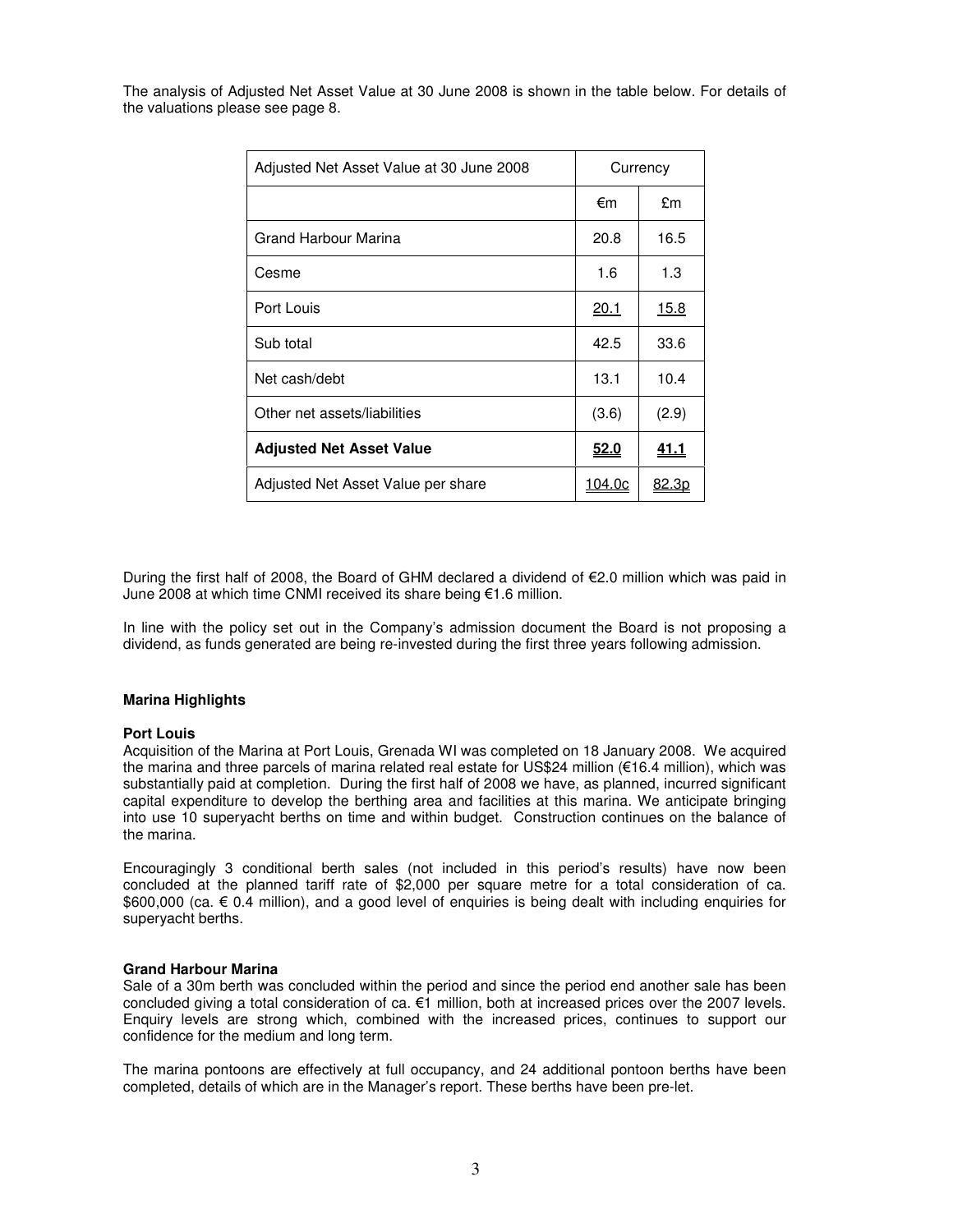### **Cesme**

We have continued to work on obtaining site handover which was obtained in July 2008. Construction is scheduled to commence in Q3 of this year with substantial completion of the pontoons targeted for end Q2 of 2009.

Some 300 enquires for berthing have now been received, and berthing rates at existing marinas in the area have risen sharply. Berth sales have not been a feature of the Turkish market and are not presently contemplated at this marina.

A full report on the marinas at Port Louis, Grand Harbour and Cesme is included in the Manager's Report accompanying this statement.

#### **Pipeline & commitment of balance of proceeds**

The proceeds of the funding being substantially fully committed, the current economic environment and the contraction in credit availability have led your Directors to conclude that it would be prudent to maintain a lower level of gearing than envisaged at Listing. We will continue carefully to review investment opportunities from an extensive pipeline. Within the pipeline are attractive existing marinas, the acquisition cost of which however would require additional equity funding. The Board is reviewing its options in this respect.

### **Outlook**

Whilst the general economic climate remains poor we consider that for superyachts the existing order book will provide an ongoing stream of new yacht deliveries over a number of years which will sustain demand for both berth rental and sales. Orders for smaller yachts are falling and will cause new boat deliveries to reduce. Notwithstanding this, the waiting list at Grand Harbour Marina and the enquiry lists at Cesme and Port Louis support the view that demand for berths in well located marinas will remain strong. This, combined with current enquiries for berth sales and significant increases in berth rental rates in areas of the Mediterranean and the Caribbean, continues to give us confidence, despite present economic headwinds, in the medium to long term. Your company has acquired first class marinas which we expect to deliver sound returns to our shareholders.

I would like to thank our investors for their continuing support.

George Kershaw, Chairman 18 September 2008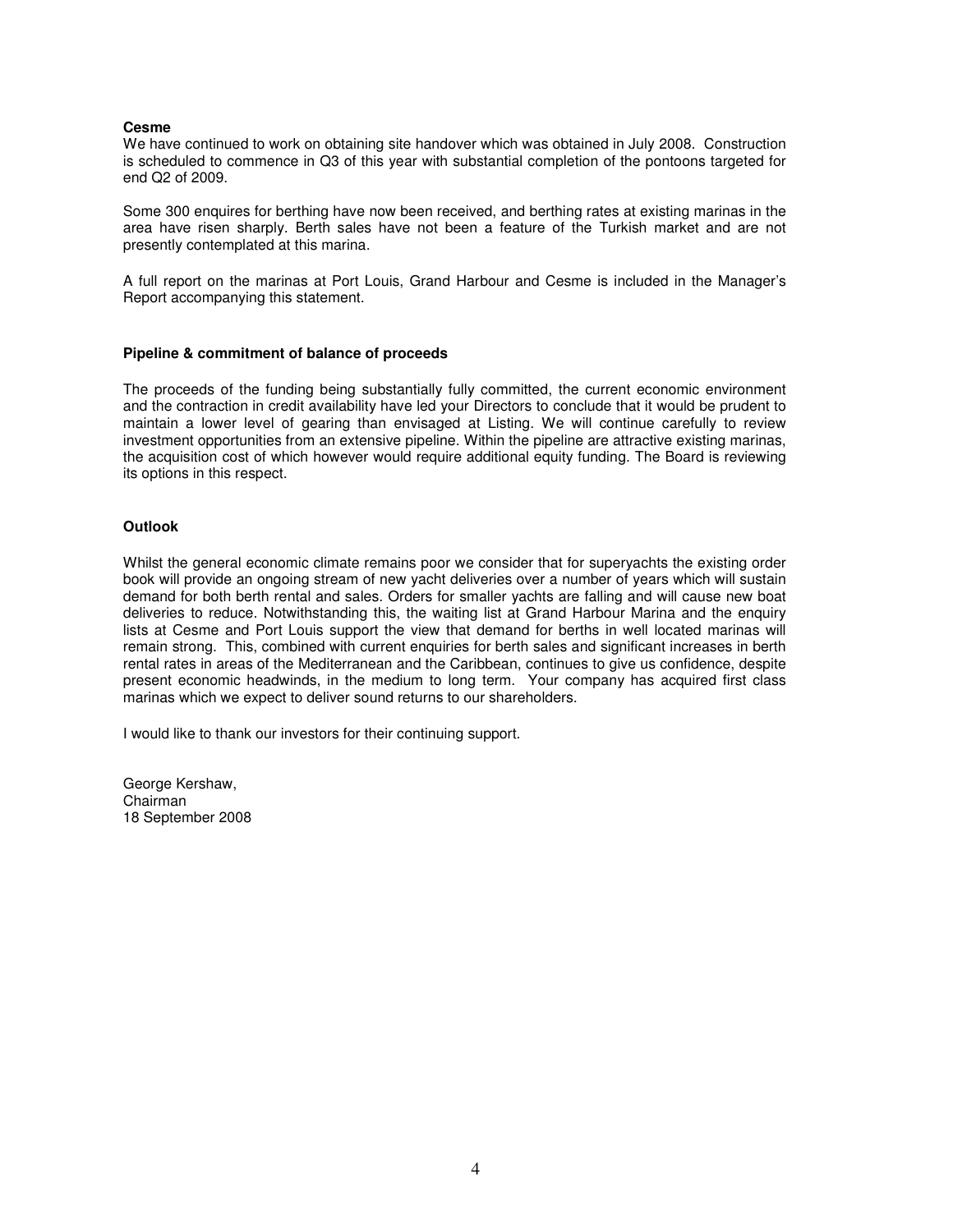### **Camper & Nicholsons Marina Investments Ltd**

## **MANAGER'S REPORT (Marina Management International Limited)**

We are pleased to present our Manager's Report covering the 6 month period from 1 January 2008 to 30 June 2008.

## **Investing the funds**

We remain committed to our investment strategy of generating returns for investors through the acquisition, development and operation of an international Camper & Nicholsons branded portfolio of new and existing marinas and marina related real estate. With the marinas acquired at Cesme, Grand Harbour and Port Louis we have committed substantially all of the net proceeds raised upon admission to AIM. The three completed acquisitions of Cesme, Grand Harbour, Malta and Port Louis represent an aggregate gross commitment of €46.5 million at the Balance Sheet date of which €36.1 million has been invested.

## **Cesme Marina, Turkey**

The contract in relation to Cesme Marina, which is in one of Turkey's main cruising areas, was entered into in April 2007 through a joint venture (JV) with Messrs IC Holdings AS, a respected Turkish conglomerate. Handover of the marina, which was acquired through a 25 year 'Build Operate and Transfer' Contract (BOT Contract), was completed on 13 July 2008. This date therefore represents the start of the 25 year period. This delayed handover, as previously reported, was due principally to the inclusion within the BOT contract of an area of land not belonging to the Ministry of Transportation, the counterparty in the BOT contract. Substantial completion of the pontoon berthing of the marina is now being targeted for end Q2 of 2009, in time for the main summer season. This compares with the original expectation of completion in Q4 2008. Due to the delayed handover, opportunities to expand the marina in respect of both land and water areas were explored and evaluated. As a result of this the area of commercial buildings has been increased, as has the lettable berth area. The increased areas will require a total capital investment of €11.6 million. As CNMI owns 45% of the JV its commitment will increase by c. €1.5 million from €3.8 million to c. €5.3 million. The project returns are expected to improve as a result of these increased areas and increases in berthing tariffs in Turkey since acquisition. Recently, the existing Setur marina in the Cesme area announced rate increases of around 70% taking them significantly above our announced tariffs for 2009.

The leading marina architects, Xavier Bohl working with their Turkish partners Ayyapi, have obtained approval from the Ministry of Transport for the designs of the Capitainerie and the commercial buildings. Construction is expected to start in Q4 2008 and be completed during 2009.

Sales and marketing activities for the marina have continued during the period and there is strong interest being shown by potential tenants and a very encouraging level of enquiries for berths which now stands at over 300.

CB Richard Ellis valued the Cesme Marina BOT Contract (based on a 100% interest) at €4.1 million as at 30 June 2007 which remains unchanged following its updated valuations as at 31 December 2007 and 30 June 2008. These valuations do not yet take account of the likely potential in commercial/retail space as these plans were not far enough advanced at 30 June 2008. After adjusting for CNMI's 45%, shareholding and other assets and liabilities, CNMI's interest in Cesme is valued at €2.1 million against an investment of €1.1 million as at the period end. After adjusting for deferred tax of €0.25 million and the trading results since acquisition, the NAV uplift is  $€1.0$  million.

### **Grand Harbour Marina, Malta**

CNMI's investment in Grand Harbour Marina plc ("GHM"), a Maltese listed marina company, remains unchanged from the level at 31 December 2007. CNMI holds 79.2% of GHM's shares and the balance is listed on the Malta Stock Exchange.

Since CNMI's investment was made, GHM has traded well as a direct result of the berth sales. Pontoon berths are at 98% occupancy and rental income has increased with effective tariffs at renewal being raised by around 17% during 2007 and by a further 5% during 2008. There is a waiting list for pontoon rentals of some 90 yachts. The marina configuration has been altered to convert temporarily some of the smaller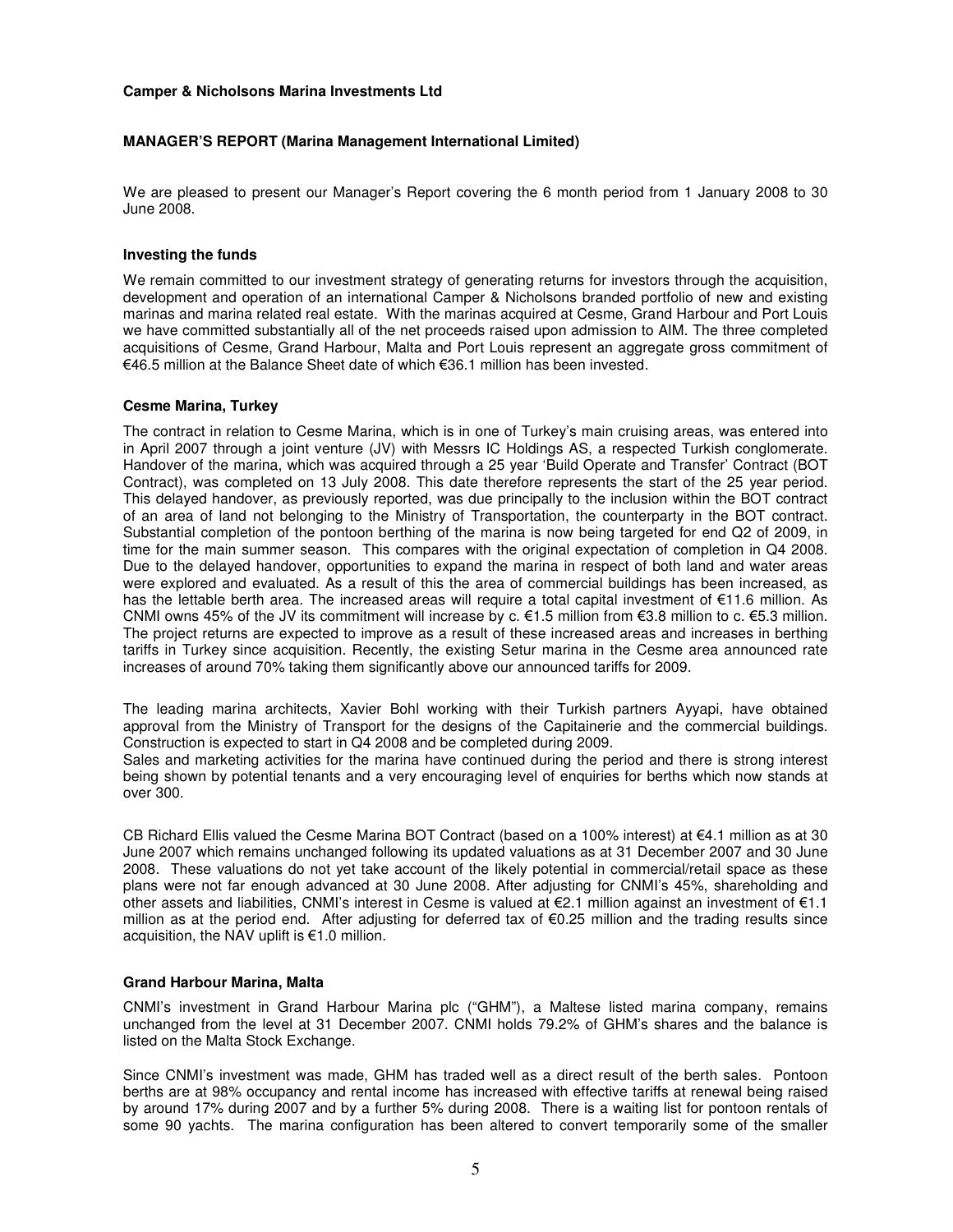super yacht berths into pontoons to accommodate an additional 24 berths of which 20 are for 15 metre, and 4 for 12 metre yachts. These were brought into use at the end of August and all the berths have now been let for occupation within September 2008. The marina configuration has also been reviewed to determine other ways of increasing the lettable berth area and the area of superyacht berths available for sale, which are now being moved forward.

During the period GHM generated revenues of €1.1 million (2007: Nil as GHM not owned during 2007 H1) with €0.6 million from marina operating activities and €0.5 million from the sale of one 30 metre long term berth license. A further 30 metre long term license was sold in July for a consideration of €0.5 million. After deducting direct cost of sales and normal operating costs but before depreciation, GHM made a small operating profit. After finance charges, depreciation and tax this corresponds to a loss of €0.1 million.

As a result of the sale of three 75 metre berth licenses for a total consideration of approximately €10 million in December 2007, the Board of GHM declared a dividend of €2.0 million. This was paid in June 2008 at which time CNMI received its share being €1.6 million.

CB Richard Ellis valued GHM (based on a 100% interest) at €23.2 million as at 30 June 2007 which was increased, to €24.1 million in its valuation as at 31 December and to €24.4 million in its valuation as at 30 June 2008. After adjusting for minority interests the NAV uplift is €4.4 million of which €1.7 million has been consolidated into CNMI's trading results. CBRE advises that the significant change since the June 2007 valuation has been primarily as a result of the confirmed long-term super yacht berth sales and the strong rates obtained.

The government of Malta has recently announced the intended privatisation of the existing government owned marinas. GHM will be reviewing the tender documents when issued with a view to participating. We believe CNMI's proven ability to reach a wider international market at premium pricing, together with the fact that GHM is widely held by Maltese investors, will, taken together, make a GHM bid a serious contender.

### **Port Louis Marina, Grenada**

As reported in the 2007 Annual Financial Statements the acquisition, through Camper & Nicholsons Caribbean Holdings Ltd, of this strategically located marina was completed on 18 January 2008 with substantially all of the acquisition price of \$24 million paid at completion.

Work has continued on the creation of 10 superyacht docks on schedule for completion in Q3 of this year. Superyachts have already been making bookings for this winter season. The construction process proved disruptive to visiting yachts which resulted in reduced berthing during the summer low season. It has been decided to stop major construction works in November to permit un-interrupted enjoyment of the marina during the high season. The balance of the in-water works will then be resumed and are presently timetabled to be substantially complete in time for the 2009 high season. In parallel, preparations are being made for the construction of a world-class Capitainerie which will include restaurants and bars.

During the first half of 2008 the marina made an operating loss of €0.6 million with the same result at the pre and post tax level. The loss reflects primarily the costs required to manage the marina whilst under construction and also the marketing costs to promote the marina. We are encouraged that contracts have been agreed at our planned current tariff of US\$2000 per square meter for the long term license of 3 berths. Total value is US\$0.6 million. A good level of enquiry is also being received for superyacht berths.

Clyde Rawls has joined as the marina general manager bringing long experience in the management of superyacht marinas and related on shore developments.

CB Richard Ellis valued the Port Louis Marina and reclaimed land for development in its then existing state at US\$27.3 million at 31 December 2007. After adjusting for the capital expenditure at the Marina since acquisition, CBRE has increased the valuation to US\$31.6 million as at 30 June 2008. However as a result of the weakness of the US\$ as at 30 June 2008 when the valuation and acquisition costs are converted into Euros there is a €0.5 million negative NAV adjustment reported in relation to the Port Louis Marina.

Recent elections in Grenada resulted in the formation of a new Government under prime minister the Hon. Tillman Thomas. We look forward to continuing to enjoy a positive partnership with the Government and peoples of Grenada.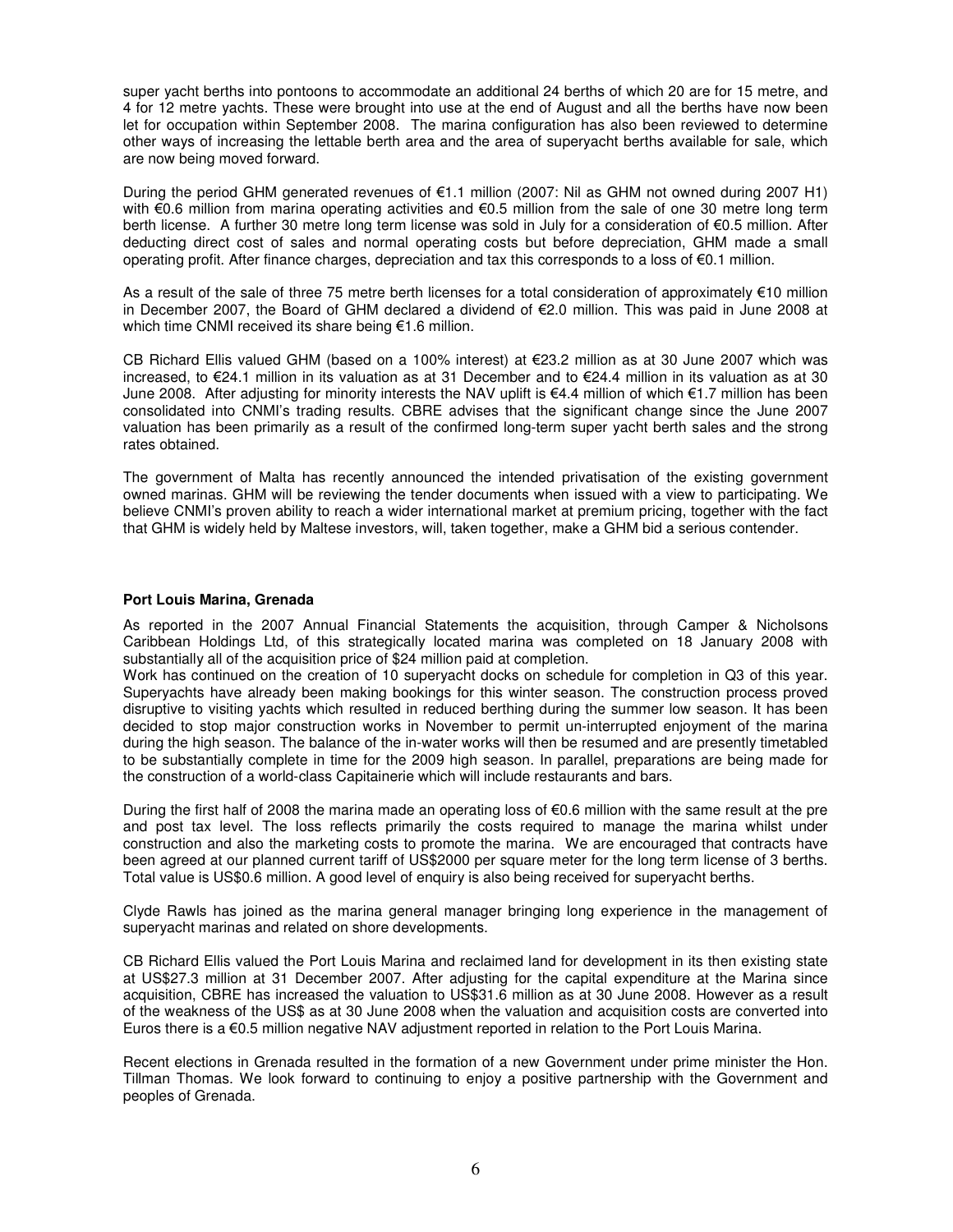## **Pipeline**

As the funds have now been substantially committed, future investment will be linked to gearing levels and additional fund raising. Both of these are being reviewed by the Board. Pipeline opportunities continue to grow, with a number of attractive investment opportunities for existing marinas. These are being evaluated and progressed in anticipation of further funds becoming available.

### **Sales and Marketing activities**

A broad range of marketing activities has been undertaken in the period including attendance at the Dusseldorf and Genoa boat shows and broker sales visits in the South of France, Italy, Florida, Turkey, London and the Caribbean. Advertising programmes in the lead yachting magazines continue as have editorial visits to the marinas. The results of these activities are reflected in concluded sales, and a strong level of enquiry for berthing and sales.

### **Financial Overview**

CNMI's small loss during the first half of 2008 reflected the running costs of the Company and the costs incurred during the development phase at both Cesme and Port Louis with the sale of one 30 metre superyacht berth by GHM offsetting the running costs of that marina.

Sales of €1.2 million (2007: Nil as no operating marina owned in that period) during the period and their directly attributable costs, which related primarily to GHM, generated a gross profit of €0.9 million. After operating expenses totalling €2.7 million and net interest income of €0.3 million this resulted in a loss before tax of €1.5 million and with a small tax credit, an after tax figure also of €1.5 million. The loss per share to CNMI shareholders was 2.89c (2007: earnings per share of 0.08c).

The consolidated Balance Sheet at 30 June 2008 comprised the assets and liabilities of the Company, Grand Harbour Marina plc, Camper & Nicholsons Caribbean Holdings Ltd and, on a proportional basis, the Company's interest in Cesme. The non current assets primarily comprised the tangible fixed assets employed in the marina businesses and the goodwill arising on the acquisitions. Current assets included the un-invested net proceeds of the AIM listing of around €16.7 million held mainly as fixed short term deposits and the cash balances and trade and other debtors of the marina businesses. Current liabilities were mainly trade related, the tax payable by GHM and the current portion of long-term debt at GHM. The non current liabilities comprised the balance of GHM's long term debt.

At 30 June 2008, the Group's net assets on an IFRS basis, amounted to €49.8 million. Of this amount €0.9 million related to the minority shareholders in GHM with €48.8 million attributable to the Company, which equated to 97.7c per share on both a basic and diluted basis. On a revaluation basis, the net assets per share were 104.0c on both a basic and diluted basis as shown below.

## **Net Asset Value and property valuation**

The statutory NAV of the Group as at 30 June 2008 was 97.7c per share (diluted 97.7c). As indicated last year, this figure does not reflect any revaluation of the Company's investments in subsidiaries and joint ventures since, in accordance with our statutory accounting policies, which conform to the requirements of International Financial Reporting Standards (IFRS), such investments are consolidated in the balance sheet at the book value of the Group's share of net assets.

However, in accordance with the Group's stated valuation policy, which was set out in the Admission Document, CB Richard Ellis Limited has updated its valuations of Cesme Marina, Turkey, Grand Harbour Marina, Malta and Port Louis Marina, Grenada. The basis on which these valuations were completed is explained in the Note at the end of this Report. CB Richard Ellis's valuations of Cesme, Grand Harbour Marina and Port Louis Marina, completed in accordance with RICS Appraisal and Valuation Standards, are €4.1 million, €24.4 million and US\$31.6 million respectively. Adjusting for debt and other liabilities, and taking into account the Company's shareholdings in Cesme and Grand Harbour Marina of 45% and 79.2% respectively, this has resulted in an aggregate NAV uplift of €3.2 million, equating to an Adjusted NAV per share of 104.0c (diluted 104.0c). This increase in NAV of €3.2 million at 30 June 2008 compares with the 31 December 2007 increase of €3.5 million over book value. The Company holds certain investments which are accounted for and valued in currencies other than Euros. In keeping with its stated policies it is not intended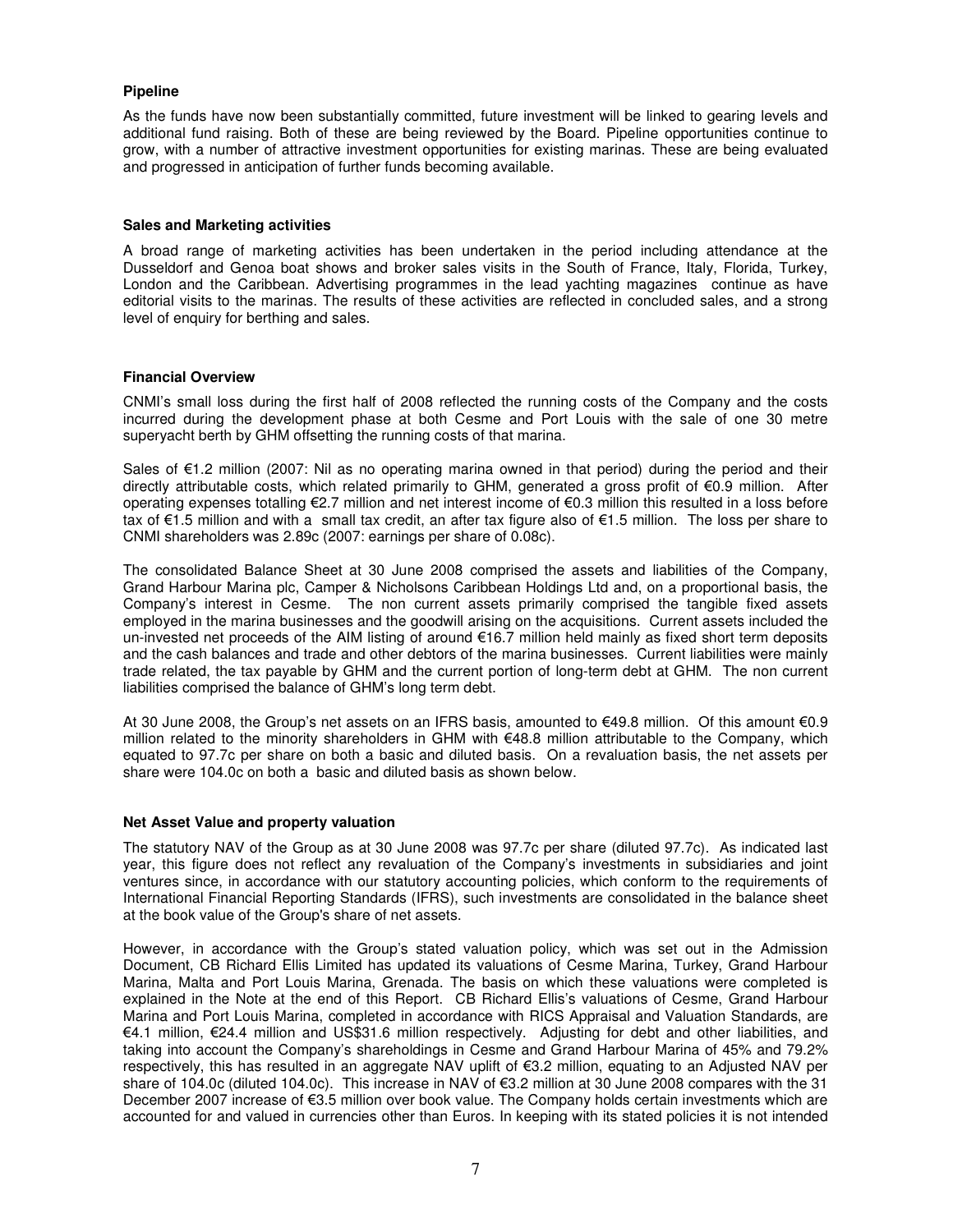to hedge the exchange rate risk but, where possible, the Company's investments and related borrowings will be in matched currencies.

# **Camper & Nicholsons Marina Investments Ltd**

The NAV, and reconciliation to Adjusted NAV, are summarized in the table below.

|                                     | Total          | Per share | Diluted per<br>share <sup>#</sup> |
|-------------------------------------|----------------|-----------|-----------------------------------|
|                                     | $(\epsilon m)$ | (c)       | (c)                               |
| NAV (IFRS)                          | 48.8           | 97.7      | 97.7                              |
| Cesme Marina, Turkey - value uplift | 1.0            | 2.1       | 2.1                               |
| Grand Harbour Marina - value uplift | 2.7            | 5.3       | 5.3                               |
| Port Louis Marina                   | (0.5)          | (1.1)     | (1.1)                             |
| NAV (Adjusted)                      | 52.0           | 104.0     | 104.0                             |

# after adjusting for options granted but not yet exercised

The adjusted NAV per share of 104.0c (diluted 104.0c) per share represents a 4% increase over the Listing price. This result also reflects the recovery of the Listing costs of €2.3 million or 4.6c per share.

# **Outlook**

Elements of the global economy are in or entering a recessionary phase. Recessions are not new to the marina business or the marine industry, and the Camper & Nicholsons team are experienced marina specialists who have successfully managed marina businesses through prior recessions.

On this occasion the 4 year superyacht order book of some 900 yachts, is a guarantee of continuing demand for additional berths. Conversely for smaller yachts our view is that for the coming two years or so, deliveries will decline. However, as new boats constitute a lower proportion of overall berth demand from smaller yachts we expect the impact to be modest, and overall we remain confident of demand.

Notwithstanding the economic situation, we have been encouraged by recent sharp increases in berth tariffs, exceptionally some as high as 70% year on year, at marinas in Turkey, in the Caribbean and elsewhere. We remain confident, despite the immediate economic environment, of realizing the investment returns which we projected when acquiring the marina portfolio, and see significant upside opportunities.

# **Note re Property Valuations**

CB Richard Ellis Ltd is the Company's property valuer and has prepared valuations for Cesme Marina Turkey, Grand Harbour Marina Malta and Port Louis Marina, Grenada. Further information is set out below.

### **Cesme Marina, Turkey**

The property was initially valued as at 20 April 2007 and subsequently confirmed as at 31 December 2007 and 30 June 2008. in accordance with Royal Institution of Chartered Surveyors Appraisal and Valuation Standards, Fifth Edition (Red Book) in the sum of €4.1 million. The property was valued as a fully operational business entity with reference to trading potential. The property is occupied by way of a Build Operate and Transfer agreement expiring after 25 years. On expiry, all interest in the Marina, its fixtures and fittings will revert to the Turkish Government, free of consideration or compensation. We are in receipt of a valuation statement as at 30 June 2008.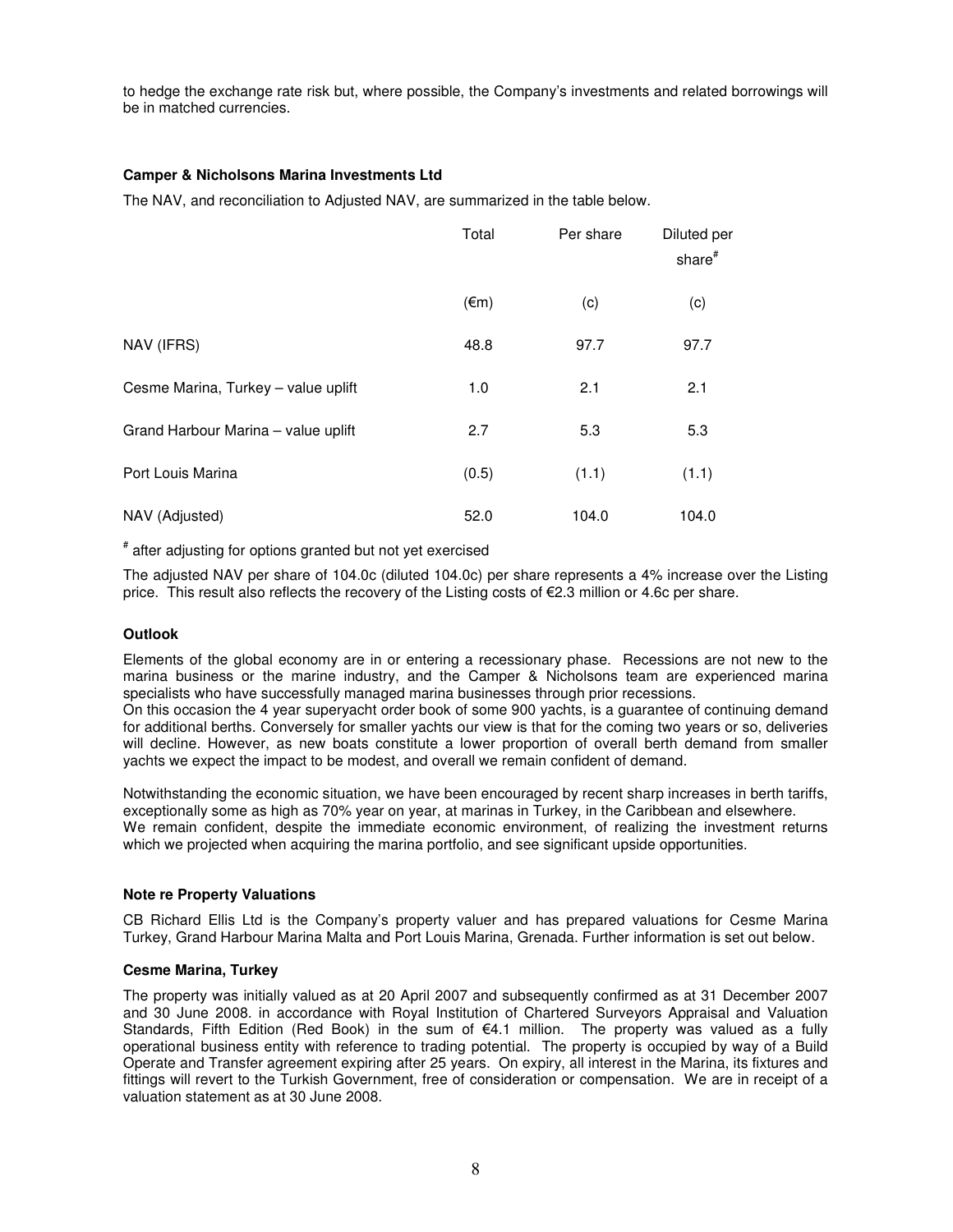### **Grand Harbour Marina, Malta**

The property was initially valued as at 11 June 2007 in accordance with Royal Institution of Chartered Surveyors Appraisal and Valuation Standards Fifth Edition (Red Book) in the sum of €23.2 million. The property was valued as a fully operational business entity with reference to trading potential. The property is occupied by way of a sub-Emphyteusis agreement granted June 1999 expiring in 2098. The property was valued again on the same basis at 31 December 2007 and 30 June 2008 in the sums of €24.1 million and € 24.4 million respectively. We are in receipt of a valuation statement as at 30 June 2008.

### **Port Louis Marina, Grenada**

The property was initially valued as at 6 December 2007 in accordance with Royal Institution of Chartered Surveyors Appraisal and Valuation Standards Fifth Edition (Red Book) in the sum of \$27.3 million. The property and reclaimed land for development was valued in its then current state with reference to trading potential. The property is occupied by way of a 99 year lease from the Government of Grenada which expires in 2105 but is renewable at that time for a further 99 years. The property was valued again at 30 June 2008 on the same basis but adjusting for the investment made since acquisition in the sum of \$31.6 million. We are in receipt of a valuation statement as at 30 June 2008.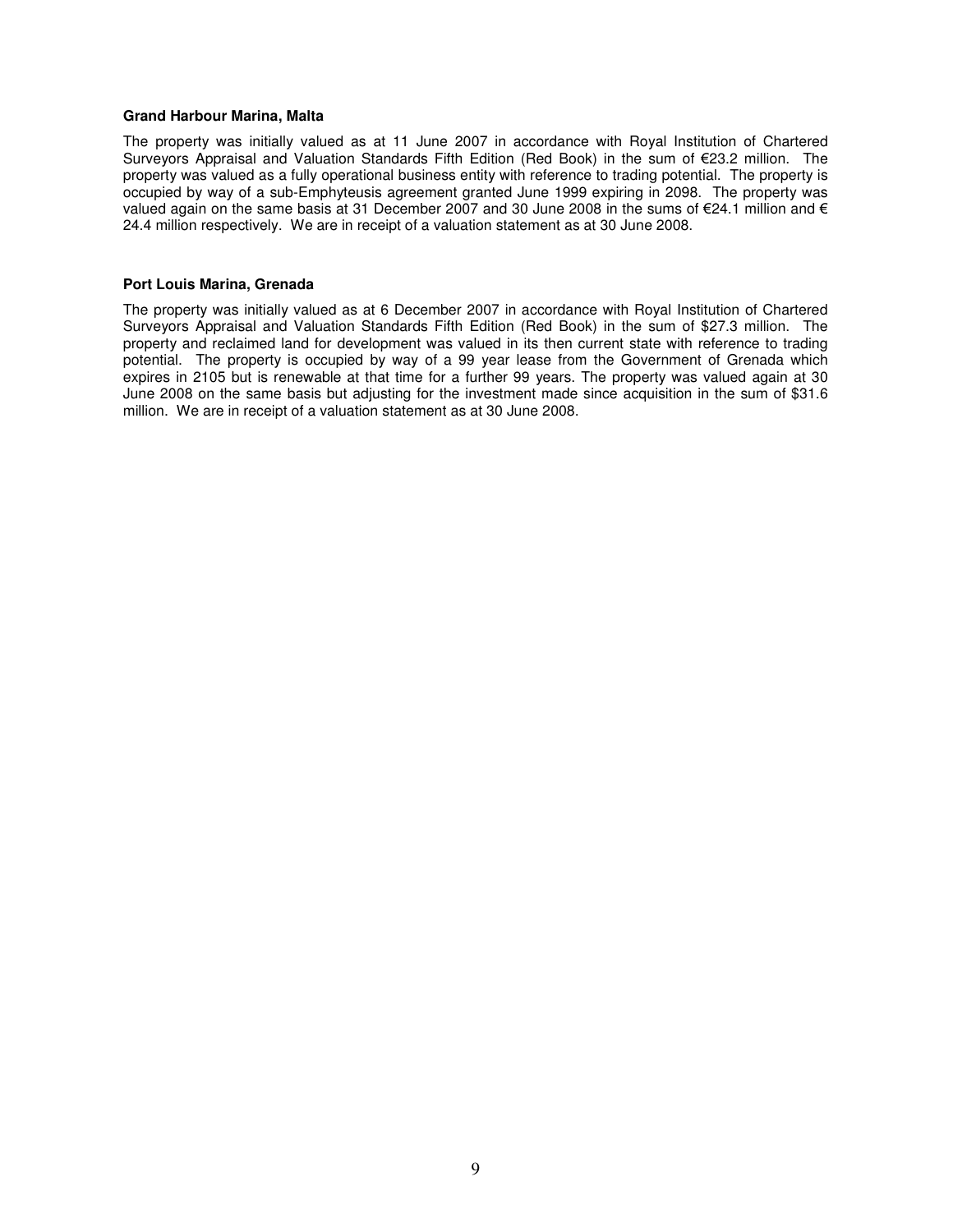# **Camper & Nicholsons Marina Investments Limited**

## **General Information**

| Directors:                     | George Kershaw (Chairman)<br><b>Trevor Ash</b><br>John Hignett<br>Roger Lewis<br><b>Charles Mallory</b>                                 |
|--------------------------------|-----------------------------------------------------------------------------------------------------------------------------------------|
| Company Secretary:             | Shaftesbury Limited                                                                                                                     |
| Registered office:             | 31-33 Le Pollet<br>St Peter Port<br>Guernsey GY1 3YR                                                                                    |
| Nominated Advisor:             | <b>Arbuthnot Securities Limited</b><br>20 Ropemaker Street<br>London EC2Y 9AR                                                           |
| Legal advisors United Kingdom: | Stephenson Harwood,<br>One, St Paul's Churchyard<br>London EC4M 8SH                                                                     |
| Legal advisors Guernsey:       | Carey Olsen<br>7 New Street<br>St. Peter Port<br>Guernsey<br><b>GY1 4BZ</b>                                                             |
| Bankers:                       | Credit Suisse (Guernsey) Limited<br><b>PO Box 368</b><br><b>Helvetia Court</b><br>South Esplanade<br>St. Peter Port<br>Guernsey GY1 3YJ |
|                                | Barclays Private Clients International<br>Le Marchant House<br>Le Truchot<br>St. Peter Port<br>Guernsey<br><b>GY1 3BE</b>               |
|                                | Bank of Scotland International<br>Halifax House<br>PO Box 519<br>31-33 New Street<br>St Helier<br>Jersey JE4 5UB                        |
| Auditor:                       | <b>KPMG Channel Islands Limited</b><br>20 New Street<br>Guernsey<br>GY1 4AN                                                             |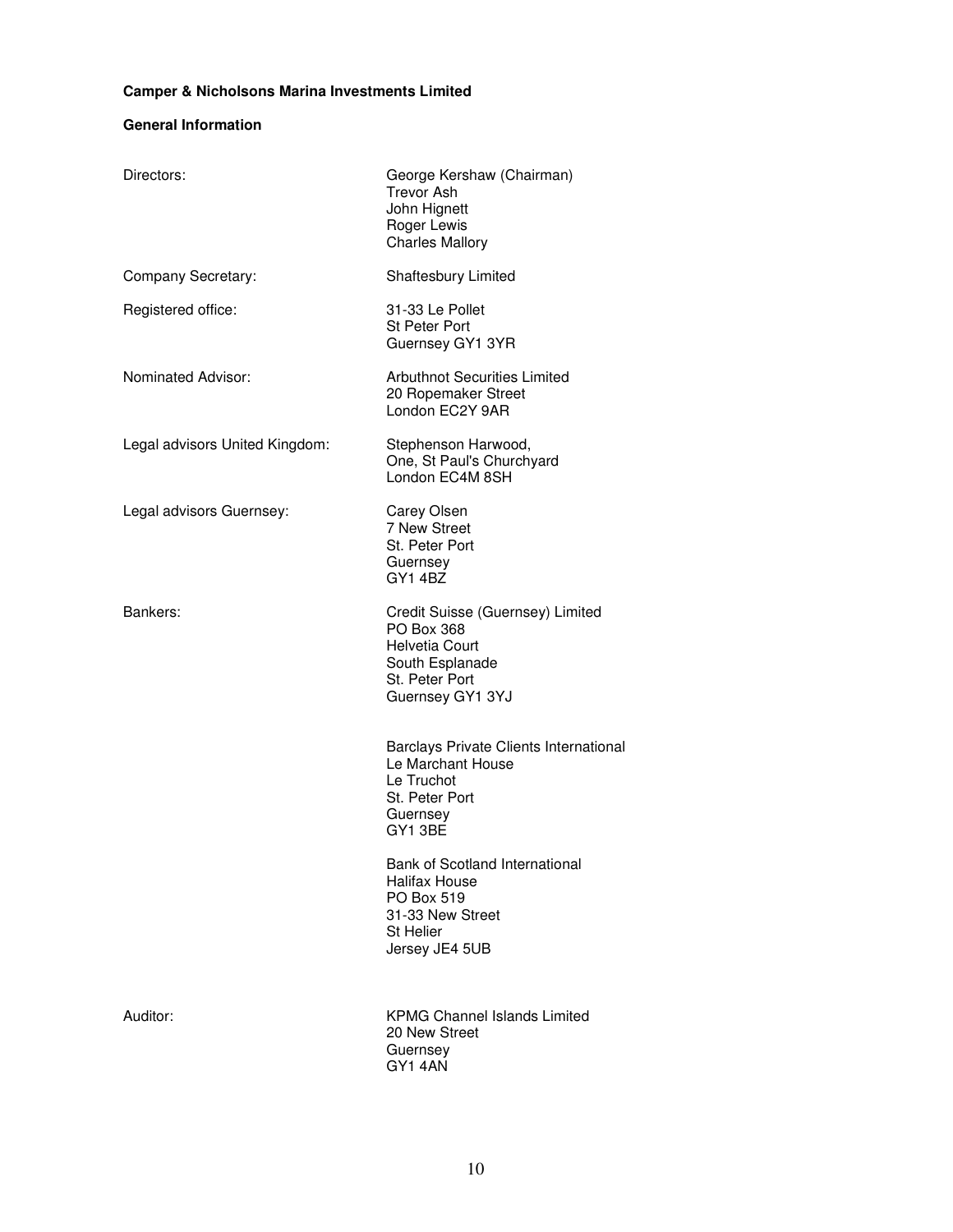### **Independent review report**

#### **Introduction**

We have been engaged by the company to review the condensed set of financial statements in the halfyearly report for the six months ended 30 June 2008 which comprises the unaudited condensed consolidated income statement, unaudited condensed consolidated balance sheet, unaudited condensed consolidated statement of changes in equity, unaudited condensed consolidated cash flow statement and the related explanatory notes. We have read the other information contained in the half-yearly report and considered whether it contains any apparent misstatements or material inconsistencies with the information in the condensed set of financial statements.

This report is made solely to the company in accordance with the terms of our engagement letter dated 16 July 2008. Our review has been undertaken so that we might state to the company those matters we are required to state to it in this report and for no other purpose. To the fullest extent permitted by law, we do not accept or assume responsibility to anyone other than the company for our review work, for this report, or for the conclusions we have reached.

### **Directors' responsibilities**

The half-yearly report is the responsibility of, and has been approved by, the directors. The directors are responsible for preparing the half-yearly report in accordance with the AIM Rules.

As disclosed in note 2, the annual financial statements of the group are prepared in accordance with IFRS. The condensed set of financial statements included in this half-yearly report has been prepared in accordance with IAS 34 Interim Financial Reporting.

#### **Our responsibility**

Our responsibility is to express to the company a conclusion on the condensed set of financial statements in the half-yearly report based on our review.

#### **Scope of review**

We conducted our review in accordance with International Standard on Review Engagements (UK and Ireland) 2410 Review of Interim Financial Information Performed by the Independent Auditor of the Entity issued by the Auditing Practices Board for use in the UK. A review of interim financial information consists of making enquiries, primarily of persons responsible for financial and accounting matters, and applying analytical and other review procedures. A review is substantially less in scope than an audit conducted in accordance with International Standards on Auditing (UK and Ireland) and consequently does not enable us to obtain assurance that we would become aware of all significant matters that might be identified in an audit. Accordingly, we do not express an audit opinion.

#### **Conclusion**

Based on our review, nothing has come to our attention that causes us to believe that the condensed set of financial statements in the half-yearly report for the six months ended 30 June 2008 is not prepared, in all material respects, in accordance with IAS 34 and the AIM Rules.

### **KPMG Channel Islands Limited Guernsey** 17 September 2008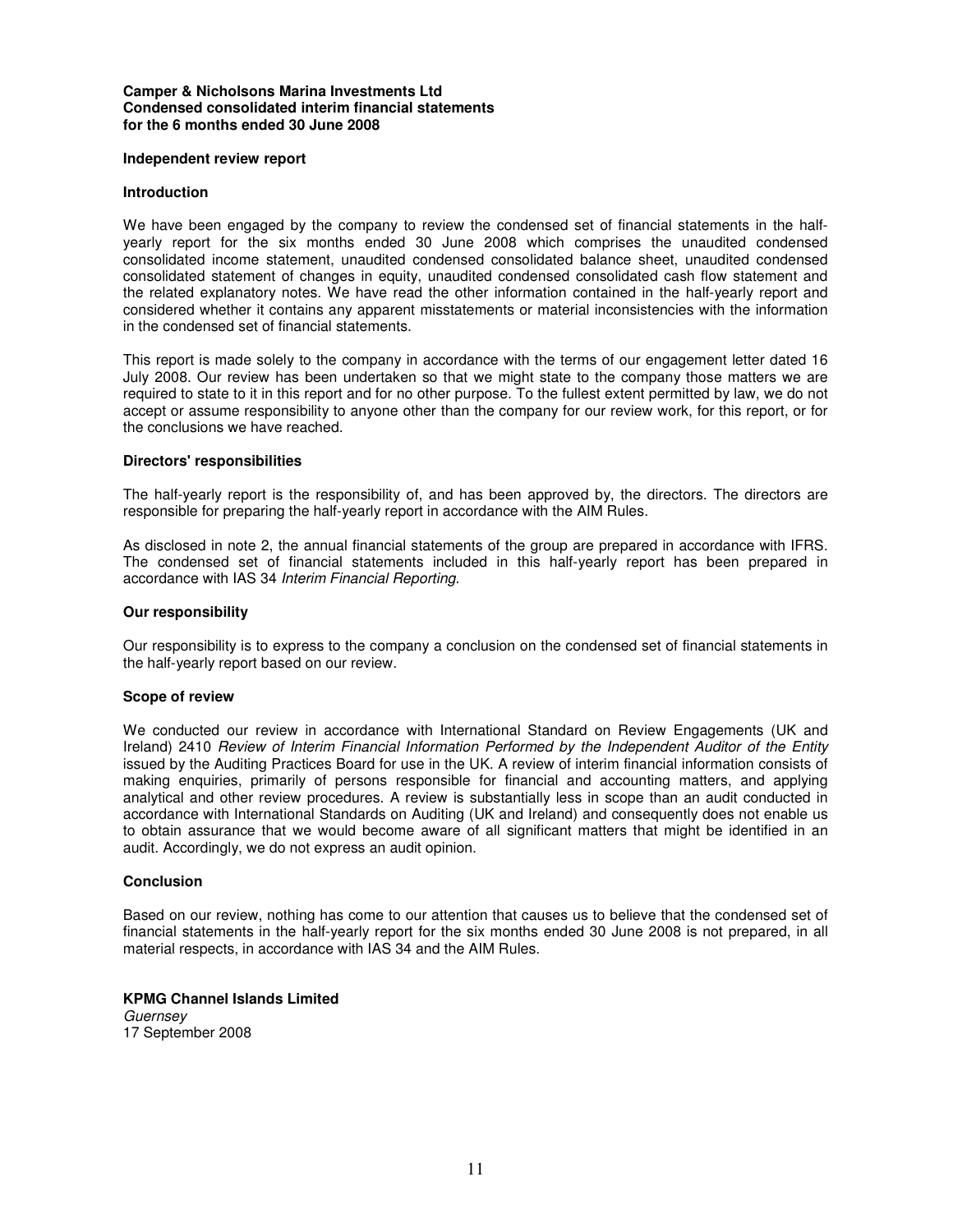|                                                              | 30-Jun-2008 | 30-Jun-2007 |
|--------------------------------------------------------------|-------------|-------------|
|                                                              | €           | €           |
| Marina operating activities                                  | 715,746     |             |
| Licensing of super yacht berths                              | 508,475     |             |
| Revenue                                                      | 1,224,221   |             |
| Cost of sales                                                | (302,772)   |             |
| <b>Gross Profit</b>                                          | 921,449     |             |
| Managers fees                                                | 497,321     | 370,362     |
| Directors' fees                                              | 101,751     | 85,488      |
| Audit fees                                                   | 93,393      |             |
| Administration fees (Fort)                                   | 63,652      | 51,120      |
| Operator fees and berth sales commissions                    | 185,612     |             |
| Rent and rates                                               | 321,058     |             |
| Other gen admin expenses                                     | 719,787     | 52,580      |
| Legal & professional fees                                    | 123,086     | 67,832      |
| Promotion                                                    | 302,513     | 28,286      |
| Depreciation                                                 | 181,000     |             |
| Exchange differences                                         | 145,591     |             |
| <b>Operating expenses</b>                                    | 2,734,764   | 655,668     |
| <b>Operating loss</b>                                        | (1,813,315) | (655,668)   |
| Finance income                                               | 482,681     | 697,230     |
| Finance expense                                              | (126, 474)  |             |
| Exchange differences on consolidation                        | (83, 180)   |             |
|                                                              | 273,027     | 697,230     |
| (Loss) / profit before tax                                   | (1,540,288) | 41,562      |
| Taxation                                                     | 77,750      |             |
| (Loss) / profit for the period from continuing<br>activities | (1,462,538) | 41,562      |
| Attributable to:                                             |             |             |
| Equity shareholders                                          | (1,444,491) | 41,562      |
| Minority interests                                           | (18, 047)   |             |
|                                                              |             |             |
|                                                              | (1,462,538) | 41,562      |
| Earnings per share                                           |             |             |
| basic, attributable to equity shareholders                   | (2.89c)     | 0.08c       |
| diluted, attributable to equity shareholders                 | (2.89c)     | 0.08c       |

The accompanying notes on pages 16 to 22 form an integral part of these condensed financial statements**.**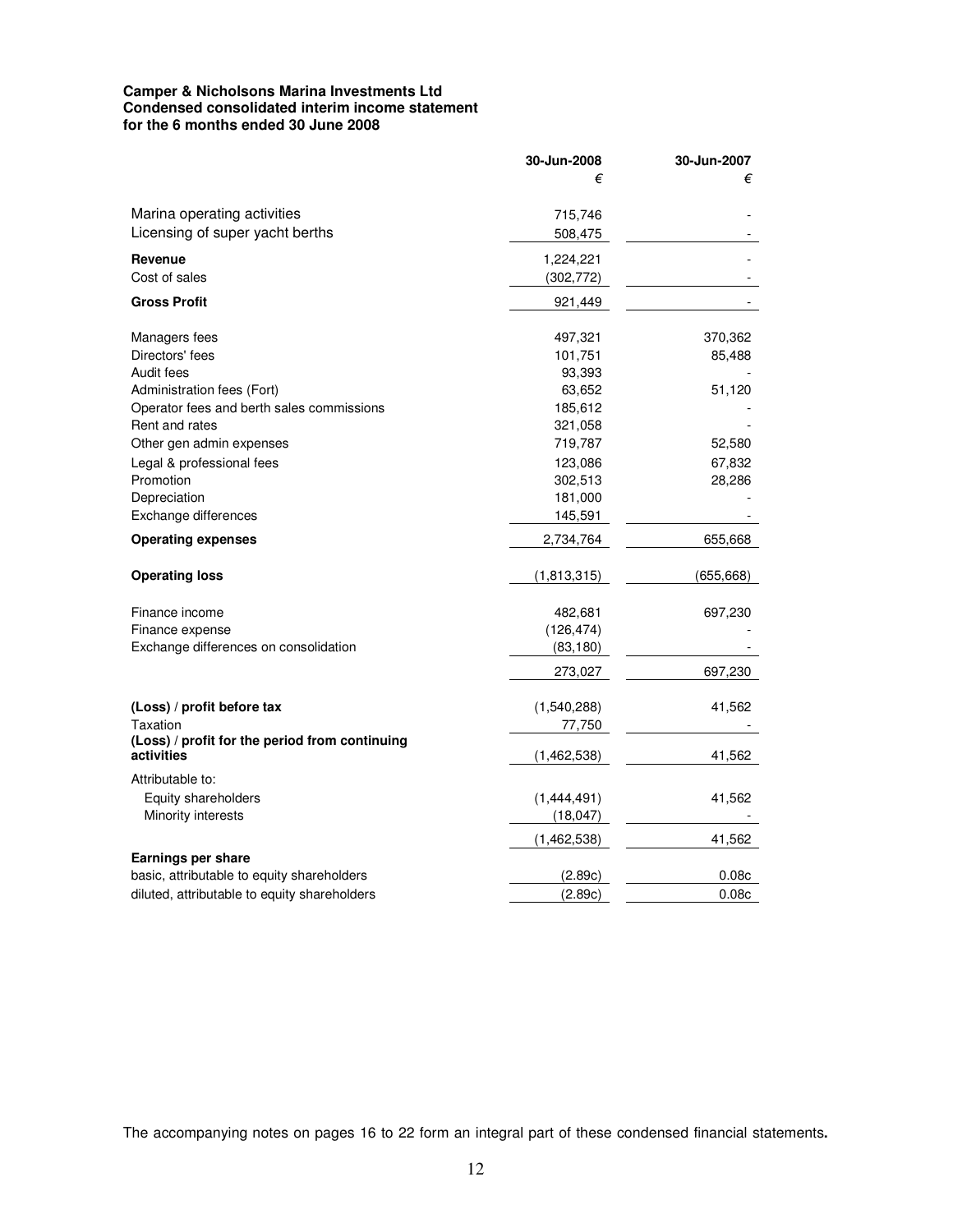## **Camper & Nicholsons Marina Investments Ltd Condensed consolidated interim statement of changes in equity for the 6 months ended 30 June 2008**

|                                                                      | <b>Issued</b><br>Capital<br>€ | Fair<br>Value<br><b>Share</b><br>Option<br>Reserve<br>€ | <b>Retained</b><br><b>Earnings</b><br>€ | Total<br>€                          | <b>Minority</b><br><b>Interests</b><br>€ | Total<br><b>Equity</b><br>€         |
|----------------------------------------------------------------------|-------------------------------|---------------------------------------------------------|-----------------------------------------|-------------------------------------|------------------------------------------|-------------------------------------|
| Period Ended 30 June 2007                                            |                               |                                                         |                                         |                                     |                                          |                                     |
| Issue of share capital<br>Share issue costs<br>Profit for the period | 50,000,000<br>(2,418,199)     | 78,957                                                  | -<br>41,562                             | 50,000,000<br>(2,339,242)<br>41.562 |                                          | 50,000,000<br>(2,339,242)<br>41,562 |
| At 30 June 2007                                                      | 47,581,801                    | 78,957                                                  | 41,562                                  | 47,702,320                          |                                          | 47,702,320                          |

## **6 Months Ended 30 June 2008**

| At 1 January 2008            | 47,603,304 | 78.957                   | 2,596,114                | 50.278.375  | 1,380,139 | 51,658,514 |
|------------------------------|------------|--------------------------|--------------------------|-------------|-----------|------------|
| Dividend paid to<br>minority | -          | $\overline{\phantom{0}}$ | $\overline{\phantom{0}}$ |             | (416.558) | (416, 558) |
| Loss for the period          | -          |                          | (1.444.491)              | (1.444.491) | (18.047)  | .462.538)  |
| At 30 June 2008              | 47,603,304 | 78.957                   | 1.151.623                | 48,833,884  | 945,534   | 49,779,418 |

The accompanying notes on pages 16 to 22 form an integral part of these condensed financial statements**.**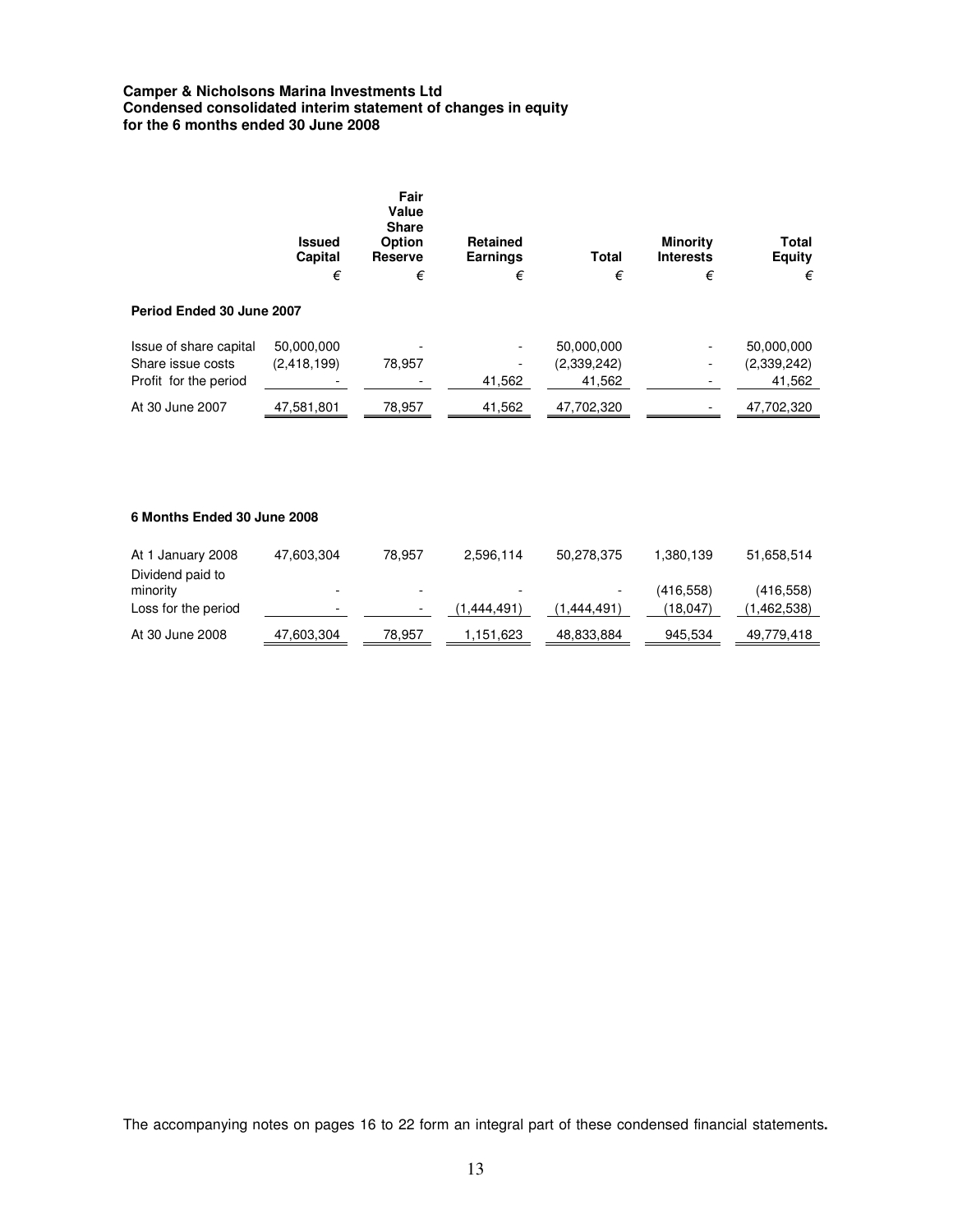## **Camper & Nicholsons Marina Investments Ltd Condensed consolidated interim balance sheet As at 30 June 2008**

|                                                                     | <b>Notes</b> | 30-Jun-2008             | 31-Dec-2007             |
|---------------------------------------------------------------------|--------------|-------------------------|-------------------------|
|                                                                     |              | €                       | €                       |
| <b>Non current assets</b>                                           |              |                         |                         |
| Property, plant & equipment                                         | 9            | 29,520,290              | 8,629,136               |
| Deferred tax                                                        |              | 81,831                  |                         |
| Goodwill                                                            | 10           | 9,704,813               | 9,707,065               |
|                                                                     |              | 39,306,934              | 18,336,201              |
| <b>Current assets</b>                                               |              |                         |                         |
| Pre acquisition costs                                               |              |                         | 565,648                 |
| <b>Stock</b><br>Trade and other receivables                         |              | 4,088<br>2,915,904      | 4,270,088               |
| Cash and cash equivalents                                           | 7            | 17,633,270              | 39,702,038              |
|                                                                     |              | 20,553,262              | 44,537,774              |
|                                                                     |              |                         |                         |
| <b>TOTAL ASSETS</b>                                                 |              | 59,860,196              | 62,873,975              |
| <b>Current Liabilities</b>                                          |              |                         |                         |
| Trade and other payables                                            |              | 4,259,939               | 3,979,053               |
| Taxation payable                                                    |              | 1,283,151               | 2,297,826               |
| Loans repayable within one year                                     | 12           | 902,765                 | 617,858                 |
|                                                                     |              | 6,445,855               | 6,894,737               |
| <b>TOTAL ASSETS LESS CURRENT LIABILITIES</b>                        |              | 53,414,341              | 55,979,238              |
| <b>Non current liabilities</b>                                      |              |                         |                         |
| Loans repayable after more than one year                            | 12           | 3,634,923               | 4,311,795               |
| Deferred tax liability                                              |              |                         | 8,929                   |
|                                                                     |              | 3,634,923               | 4,320,724               |
| <b>NET ASSETS</b>                                                   |              | 49,779,418              | 51,658,514              |
|                                                                     |              |                         |                         |
|                                                                     |              |                         |                         |
| Equity attributable to equity shareholders<br><b>Issued capital</b> |              |                         |                         |
| Retained earnings                                                   |              | 47,603,304<br>1,151,623 | 47,603,304<br>2,596,114 |
| Fair value share option reserve                                     |              | 78,957                  | 78,957                  |
|                                                                     |              | 48,833,884              | 50,278,375              |
| <b>Minority interests</b>                                           |              | 945,534                 | 1,380,139               |
|                                                                     |              |                         |                         |
| Total equity                                                        |              | 49,779,418              | 51,658,514              |
| Net Assets per share:                                               |              |                         |                         |
| basic, attributable to ordinary equity shares                       |              | 97.67c                  | 100.56c                 |
| diluted, attributable to ordinary equity shares                     |              | 97.69c                  | 100.55c                 |

The accompanying notes on pages 16 to 22 form an integral part of these condensed financial statements**.**

The financial statements on pages 12 to 22 were approved by the Board of Directors on 17 September 2008

# G Kershaw, Chairman

R St J H Lewis, Director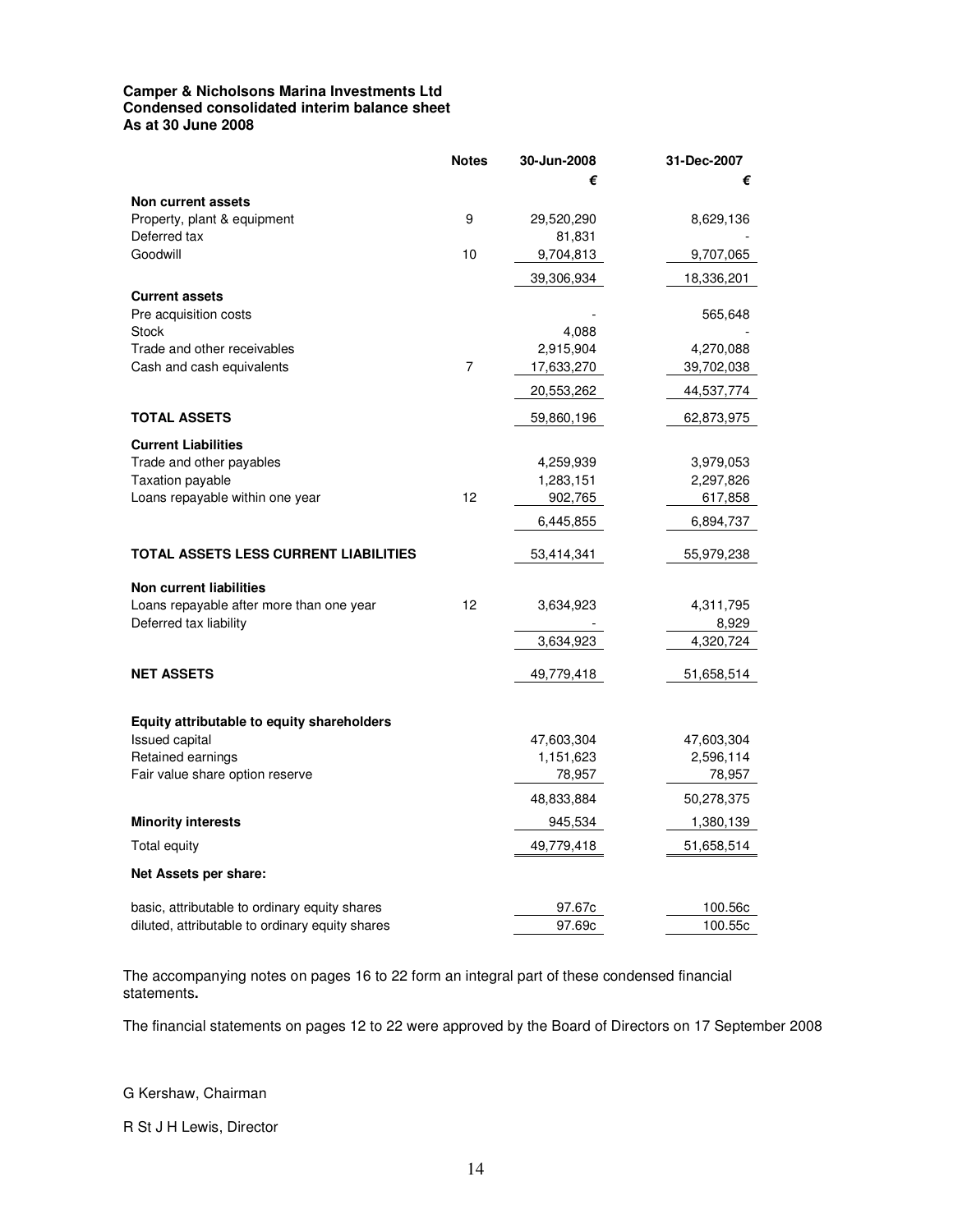## **Camper & Nicholsons Marina Investments Ltd Condensed consolidated interim cash flow statement for the 6 months ended 30 June 2008**

|                                                   | 30-Jun-2008    | 30-Jun-2007   |
|---------------------------------------------------|----------------|---------------|
|                                                   | €              | €             |
| Cash flows from operating activities              |                |               |
| Profit before taxation                            | (1,540,288)    | 41,562        |
| Adjusted for:                                     |                |               |
| Finance revenue                                   | (482, 681)     | (697, 230)    |
| Finance expense                                   | 126,474        |               |
| Depreciation                                      | 181,000        |               |
|                                                   | (1,715,495)    | (655, 668)    |
| (Increase) / decrease in pre-acquisition costs    | 565,648        | (20, 868)     |
| (Increase) / decrease in receivables              | 1,354,184      | (140, 521)    |
| Increase / (decrease) in payables                 | 280,886        | 546,851       |
| (Increase) / decrease in stock                    | (4,088)        |               |
| Income tax expense                                | (1,027,685)    |               |
| Net cash flows from operating activities          | (546, 550)     | (270, 206)    |
|                                                   |                |               |
| Cash flow from investing activities               |                |               |
| Acquisition of property, plant & equipment        | (21, 075, 353) | (137, 463)    |
| Disposals of property plant and equipment         | 3,199          |               |
| Acquisition of subsidiaries, net of cash acquired | 2,252          | (8, 515, 131) |
| Investment in joint venture                       |                | (373, 250)    |
| Interest received                                 | 482,681        | 697,230       |
| Net cash flows from investing activities          | (20, 587, 221) | (8,328,614)   |
|                                                   |                |               |
| Cash flows from financing activities              |                |               |
| Issue of own shares                               |                | 50,000,000    |
| Share issue costs<br>Proceeds of borrowings       |                | (2,339,242)   |
| Repayment of borrowings                           | (391, 965)     |               |
| Dividend paid                                     | (416, 558)     |               |
| Interest paid                                     | (126, 474)     |               |
| Net cash flows from financing activities          | (934, 997)     | 47,660,758    |
|                                                   |                |               |
| Net (decrease) / increase in cash and cash        |                |               |
| equivalents                                       | (22,068,768)   | 39,061,938    |
| Opening cash and cash equivalents                 | 39,702,038     |               |
| Closing cash and cash equivalents                 | 17,633,270     | 39,061,938    |

The accompanying notes on pages 16 to 22 form an integral part of these condensed financial statements**.**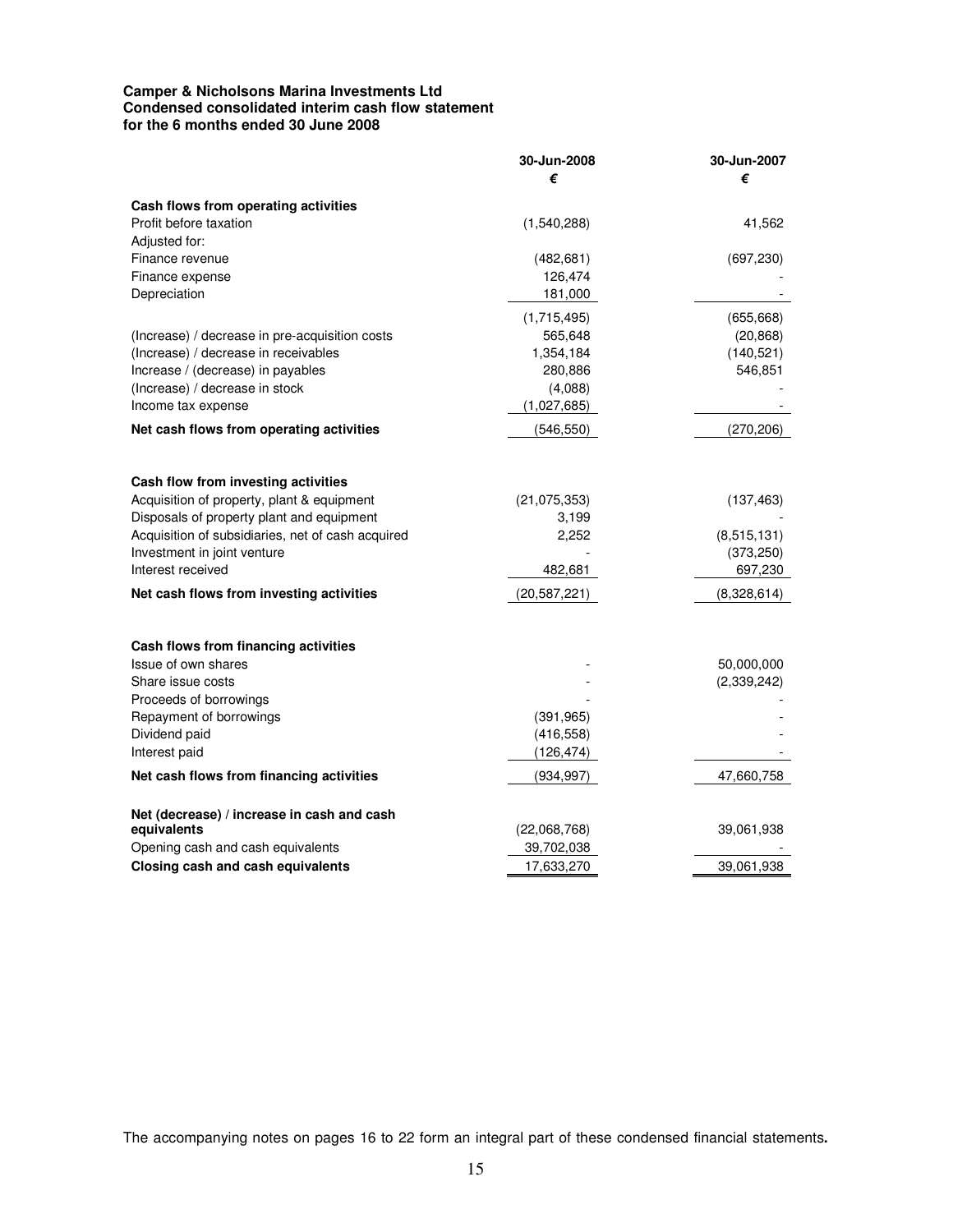## **1. Corporate Information**

The interim condensed consolidated financial statements of the group for the 6 months ended 30 June 2008 were authorised for issue in accordance with a resolution of the directors on 17 September September 2008.

Camper & Nicholsons Marina Investments Limited ("The Company") is a limited liability company, incorporated and domiciled in Guernsey, whose shares are publicly traded. The company was admitted for listing on the AIM market on 29 January 2007.

The principal activity of the company and its subsidiaries and joint ventures ("the Group") is the acquisition, development, redevelopment and operation of an international portfolio of both new and existing marinas and related real estate primarily in the Mediterranean, the United States and the Caribbean.

# **2. Basis of preparation and accounting policies**

The interim condensed consolidated financial statements of the Group for the 6 months ended 30 June 2008 have been prepared in accordance with IAS 34: Interim Financial Reporting. They do not include all of the information required for full financial statements and should be read in conjunction with the consolidated financial statements of the Group for the period from 20 October 2006 to 31 December 2007.

The accounting policies applied by the Group in the condensed consolidated financial statements are the same as those applied by the Group in its financial statements for the period from 20 October 2006 to 31 December 2007.

## **3. Estimates**

The preparation of interim financial statements requires management to make judgements, estimates and assumptions that affect the application of accounting policies and the reported amounts of assets and liabilities, income and expense. Actual results may differ from these estimates.

Except as described below, in preparing these condensed consolidated interim financial statements, the significant judgements made by management in applying the Group's accounting policies and the key sources of estimation uncertainty were the same as those that applied to the consolidated financial statements as at and for the period ended 31 December 2007.

During the six months ended 30 June 2008, one of the Company's subsidiaries adjusted for the change in the estimated lease charge for the assignment of marina rights provided for the year ended 31 December 2007, which adjustment amounted to € 107,814.

### **4. Seasonality of operations**

Marinas derive their income from several sources some of which will produce greater revenues during the summer months and while these seasonally-affected sources are generally relatively small in relation to the overall level of sales they can make an important contribution to profitability. The timing of long term berth sales, which are neither seasonal by nature nor capable of accurate prediction, can have a more significant impact on the level of both sales and profits.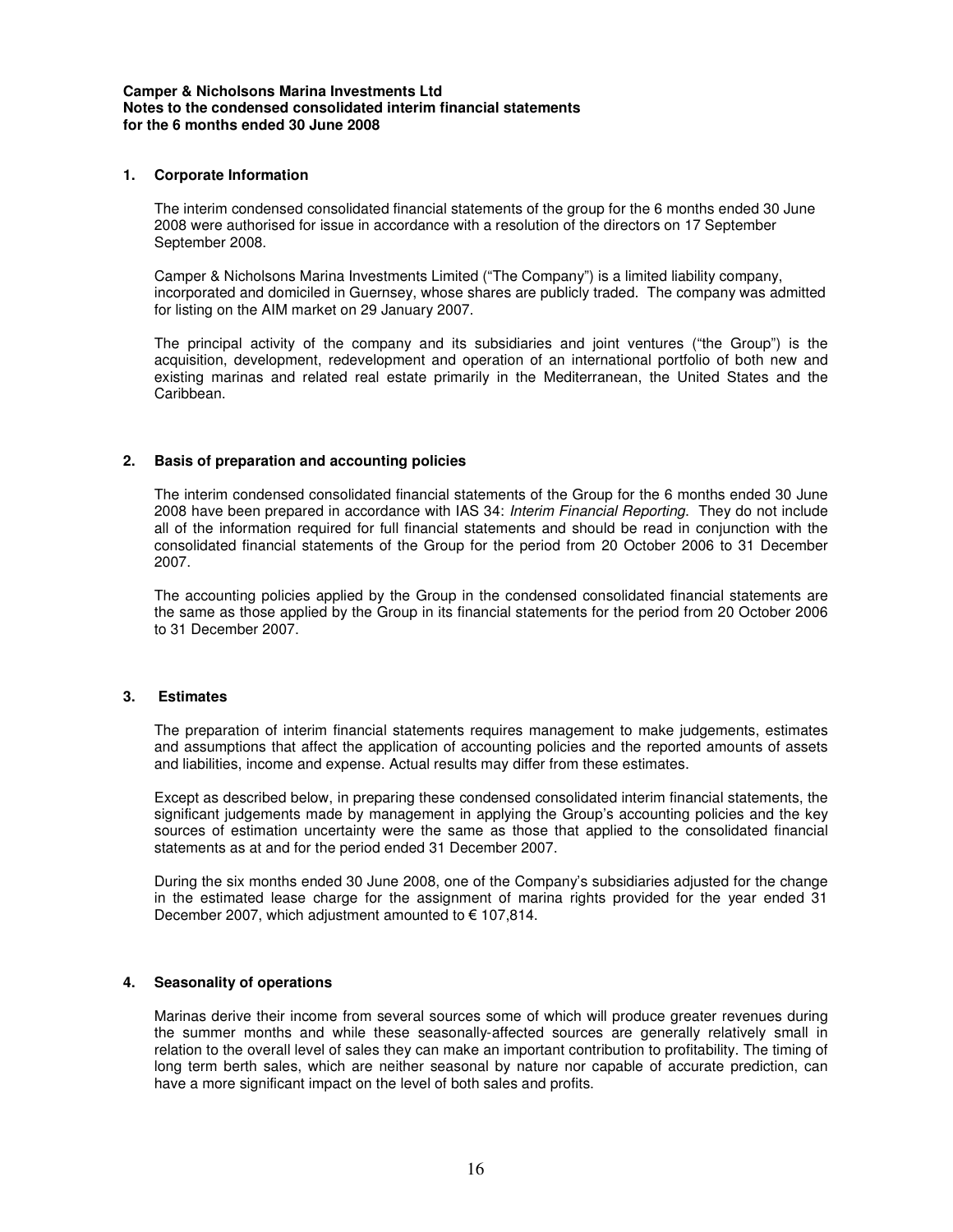## **5 Segmental reporting**

The Company currently has only one class of business and derives its income from marina operating activities in two geographical regions, the Mediterranean basin and the Caribbean. The Company considers class of business as its primary basis for segmental reporting and as it has only one class no segmental analysis is appropriate. It does not consider that a geographical analysis would be helpful in understanding or evaluating its financial statements.

## **6 Manager's fees**

Under the terms of the management agreement between the Company and the Manager, Marina Management International Limited, the Manager is entitled to a basic fee of 1.85% per annum of Group adjusted net assets and a performance fee of 20% of the growth in the value of the Group's adjusted net assets that is in excess of a compound growth of 12% per annum. Group net assets are calculated monthly and are based on balance sheet values, adjusted to take account of the surpluses or deficits arising on the biannual professional valuations of the Group's fixed assets. The charge for the period comprises the basic fee because the hurdle rate for the performance fee was not achieved.

## **7 Cash & Cash Equivalents**

|                                                  | 30-Jun-2008 | 31-Dec-2007 |
|--------------------------------------------------|-------------|-------------|
|                                                  |             |             |
| Cash & Cash Equivalents comprise the following:- |             |             |
| Cash at bank and in hand                         | 1.056.347   | 3.624.907   |
| Short term deposits                              | 16,576,923  | 36,077,131  |
|                                                  | 17,633,270  | 39,702,038  |

### **8 Taxation**

The parent company, Camper & Nicholsons Marina Investments Ltd is a Guernsey Exempt Company and is therefore not subject to taxation on its income, other than an annual exempt fee of £600, under the Income Tax (Exempt Bodies) (Guernsey) Ordinance, 1989.

The taxation charge shown in these accounts is the aggregate of taxation payable by subsidiaries and the Group's share of taxation of joint ventures

The deferred tax asset shown in the balance sheet represents the tax benefit recognised in relation to trading losses of Grand Harbour Marina plc which are available for set off against future taxable profits.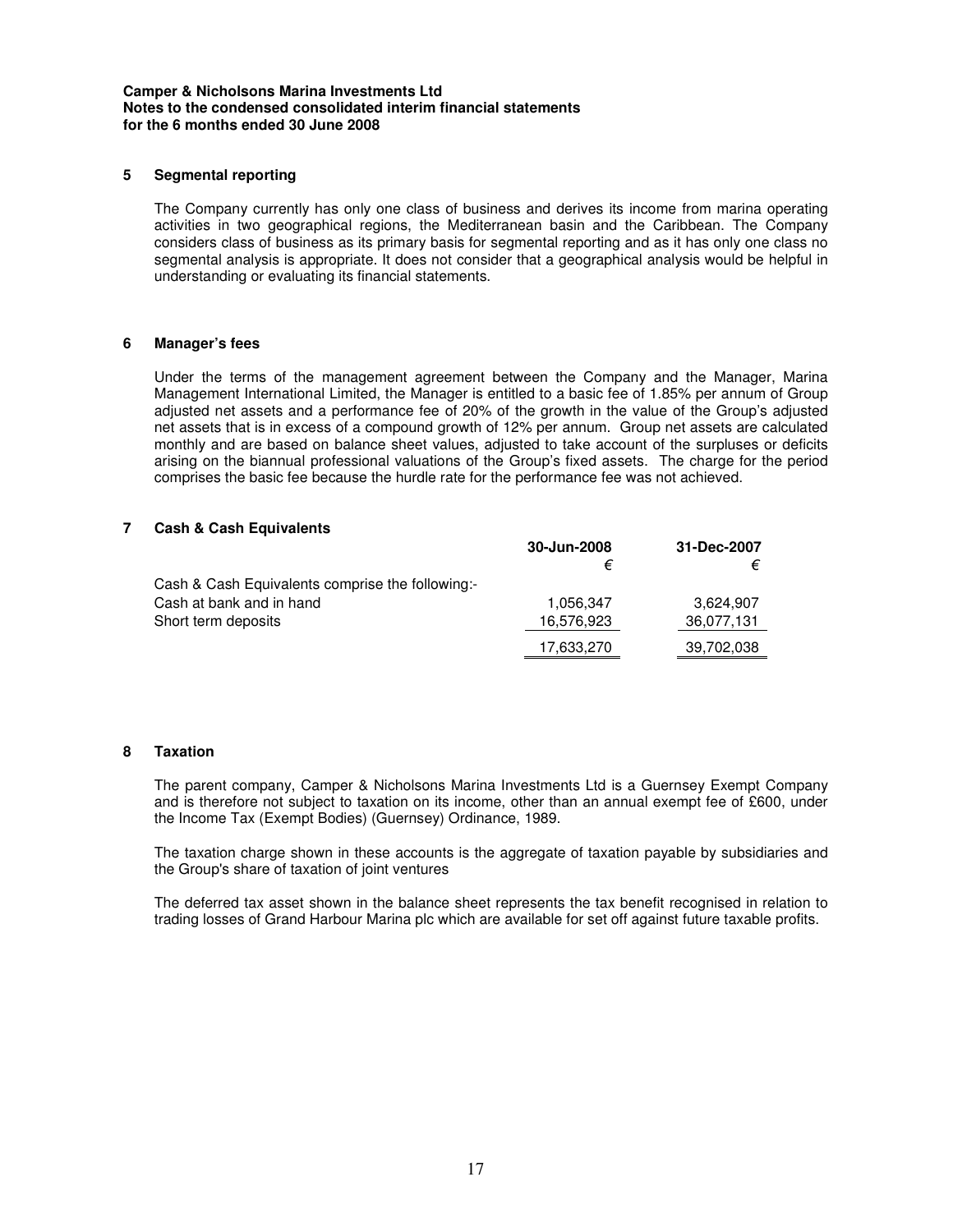## **9 Property, plant and equipment**

### Acquisitions and disposals

The make up of assets acquired during the period at directors assessment of fair value and / or cost is:

|                                  | 30-Jun-2008 | 31-Dec-2007 |
|----------------------------------|-------------|-------------|
|                                  | €           | €           |
| Marina Development               | 20,981,284  | 9,179,261   |
| Deferred super yacht berth costs | 15.062      | 384,131     |
| Office furniture & equipment     | 58,801      | 99,723      |
| Motor vehicles                   | 20,206      | 1,573       |
|                                  | 21,075,353  | 9,664,688   |

During the period the Group formed a new subsidiary, Camper and Nicholsons Caribbean Holdings Limited, which, via its newly formed subsidiaries Camper and Nicholsons Grenada Limited and Camper and Nicholsons Grenada Services Limited acquired the Port Louis Marina and has continued with the development of that Marina.

No other marinas were acquired or sold during the period although further expenditure on property, plant and equipment was incurred in respect of marinas already owned by the Group. Such expenditure is included in the total additions of €21,075,353 shown above.

### **10 Goodwill**

|                                                          | 30-Jun-2008<br>Group<br>share of<br>fair value<br>of assets / |                                |                      | 31-Dec-2007          |  |
|----------------------------------------------------------|---------------------------------------------------------------|--------------------------------|----------------------|----------------------|--|
| As at 30 June 2008                                       | <b>Acquisition</b><br>Cost<br>€                               | (liabilities)<br>acquired<br>€ | Goodwill<br>€        | Goodwill<br>€        |  |
| Grand Harbour Marina plc                                 | 11,167,684                                                    | 1,835,062                      | 9,332,622            | 9,334,874            |  |
| IC Cesme Marina Yatirim Turizm<br>ve Isletmeleri Sirketi | 1,084,091                                                     | 711,900                        | 372,191<br>9.704.813 | 372,191<br>9.707.065 |  |

The reduction in the value of goodwill in respect of Grand Harbour Marina was due to a reduction in acquisition cost as a result of writing back an overprovision for acquisition costs.

There were no business combinations during the period.

The company commissions bi-annual professional valuations of the property interests in which it has invested and reviews the carrying value of goodwill for impairment by reference to those valuations. No adjustment is considered necessary at 30 June 2008.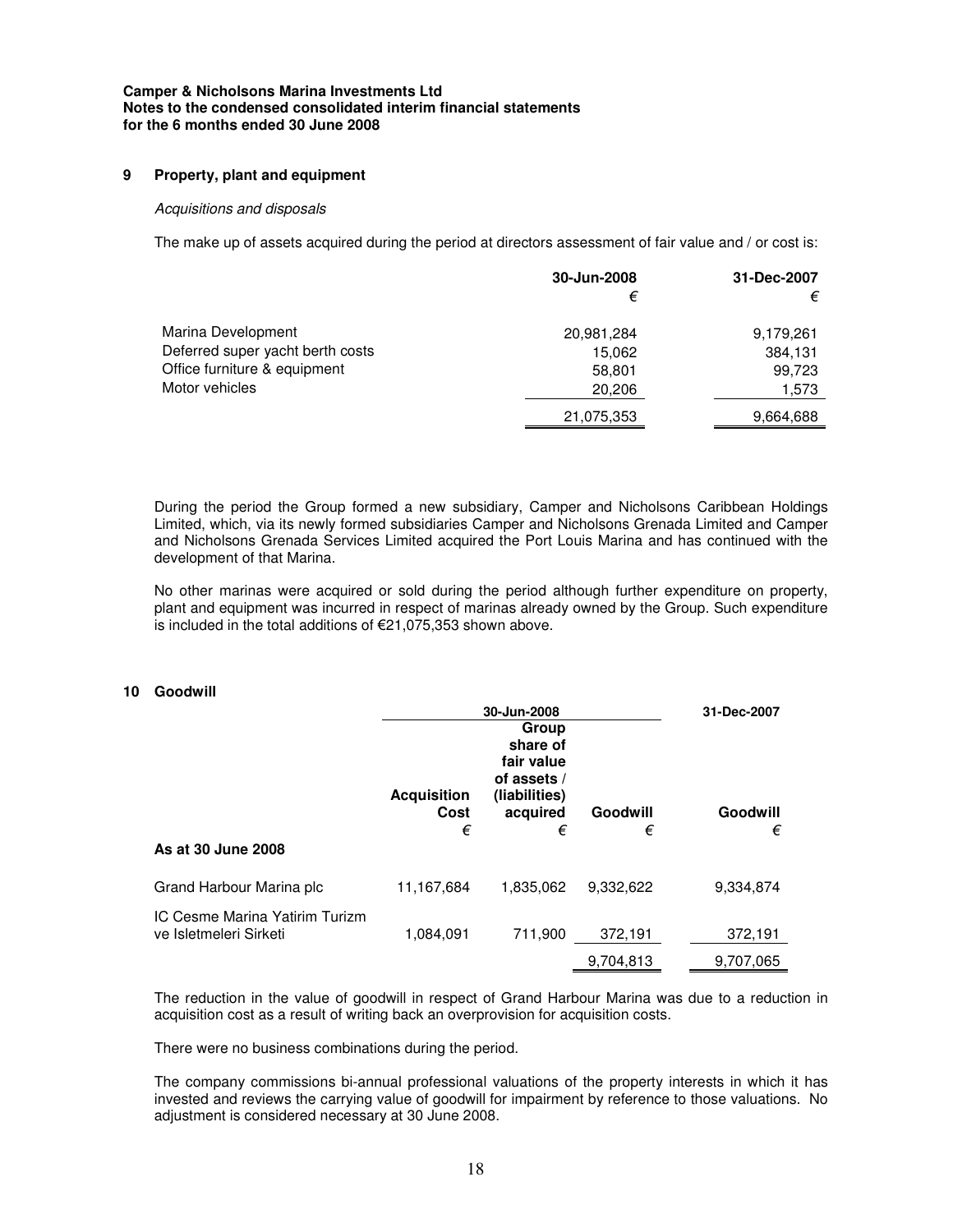### **10 Goodwill** (continued)

Valuations of Cesme Marina, Turkey, Grand Harbour Marina, Malta and Port Louis Marina, Grenada have been carried out by CB Richard Ellis, the Company's independent property valuer, with the work being undertaken by its specialist leisure consultancy team.

The acquisition made during the period was by way of freehold and leasehold purchase. The independent property valuer, by definition, provides advice only in respect of underlying assets and not in the financial interests acquired by the Company. In order to make an assessment of the Net Asset Value the Company has apportioned the valuations provided by CB Richard Ellis according to the shareholdings in the owning entities.

### **Cesme Marina, Turkey**

The business acquired with Cesme Marina was valued by the directors initially on the basis of anticipated cash flows and the required internal rate of return as determined by its standard business model. The difference between the total cost of acquisition and the company's proportionate share of the fair value of the underlying net assets, together with other appropriate adjustments, resulted in a goodwill value of €372,191 for Cesme Marina.

The property was valued at 30 June 2008 in accordance with Royal Institution of Chartered Surveyors Appraisal and Valuation Standards, Fifth Edition (Red Book) in the sum of €4.1 million. The property was valued as a fully operational business entity with reference to trading potential. The property is occupied by way of a Build Operate and Transfer agreement expiring after 25 years. On expiry, all interest in the marina, its fixtures and fittings will revert to the Turkish Government, free of consideration or compensation. Based on this valuation there has been no impairment to the carrying value of goodwill.

### **Grand Harbour Marina, Malta**

The business acquired with Grand Harbour Marina plc was valued by the directors initially on the basis of anticipated cash flows and the required internal rate of return as determined by its standard business model. The difference between the total cost of acquisition and the company's proportionate share of the fair value of the underlying net assets, together with other appropriate adjustments, resulted in a goodwill value of €9,334,874 for Grand Harbour Marina subsequently reduced to €9,332,622 as explained above.

The property was valued at 30 June 2008 in accordance with Royal Institution of Chartered Surveyors Appraisal and Valuation Standards, Fifth Edition (Red Book) in the sum of €24.4 million. The property was valued as a fully operational business entity with reference to trading potential. The property is occupied by way of a sub-Emphyteusis agreement granted June 1999 expiring in 2098. Based on this valuation there has been no impairment to the carrying value of goodwill.

### **Port Louis Marina, Grenada**

The business acquired was valued by the directors initially on the basis of anticipated cash flows and the required internal rate of return as determined by its standard business model. Costs relating to acquisition of €669,770 have been included in non current assets as property, plant and equipment. The property was valued at 30 June 2008 in accordance with Royal Institution of Chartered Surveyors Appraisal and Valuation Standards, Fifth Edition (Red Book) in the sum of US\$31.6 million. The property was valued as a fully operational business entity with reference to trading potential.

#### . **11 Pre acquisition costs**

Pre acquisition costs represent amounts expended to date on due diligence and professional fees on potential investments, on projects where a transaction proposal has been approved by the Board, and where the directors are of the opinion that these investments will proceed.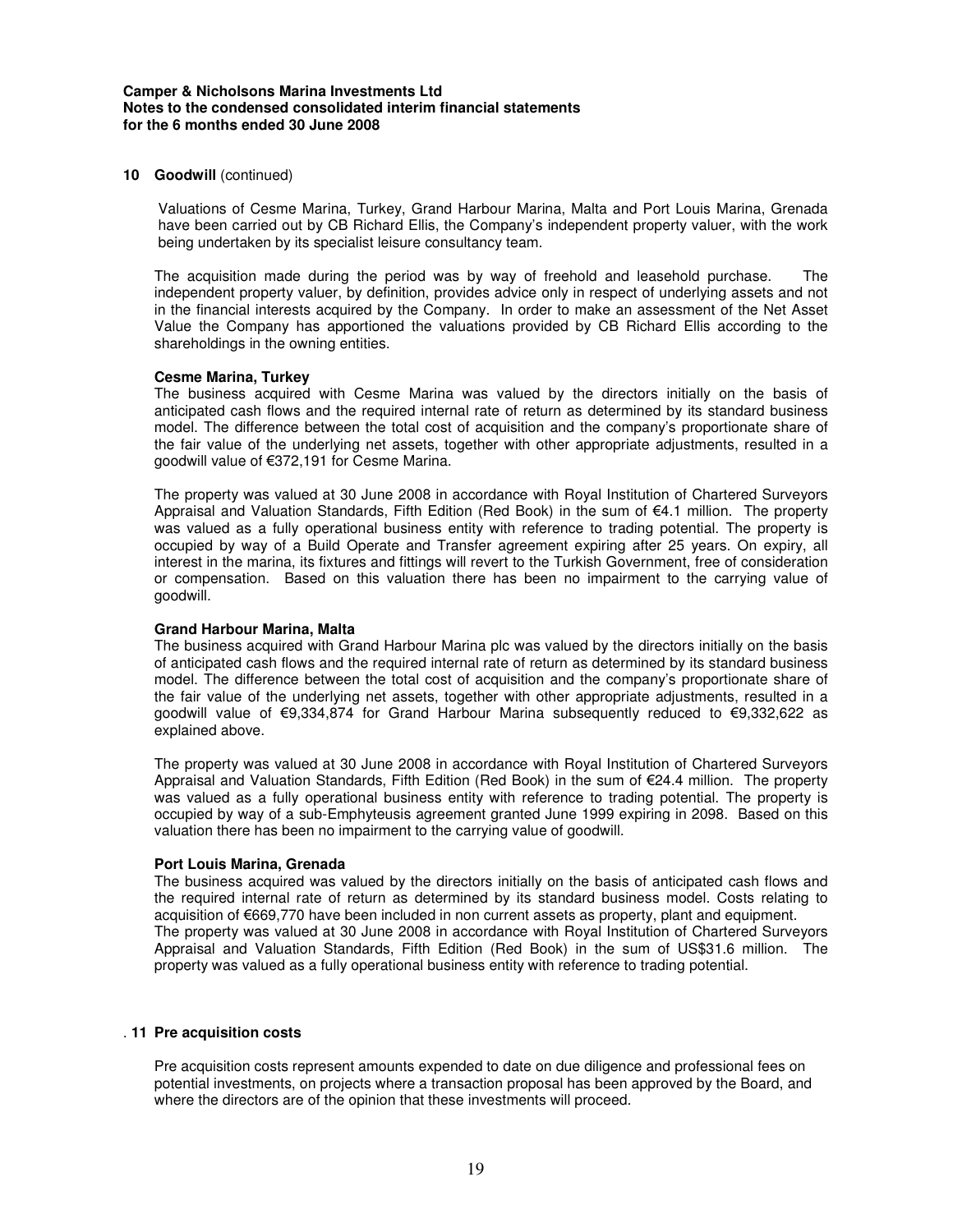## **12 Interest bearing loans and borrowings**

| <b>Subsidiaries</b>                | At 30 June 2008<br>€ | At 31 Dec 2007<br>€ |
|------------------------------------|----------------------|---------------------|
| <b>Bank Loans</b>                  | 4,448,167            | 4,607,221           |
| <b>Bank Overdrafts</b>             | 89,521               | 89,432              |
|                                    | 4,537,688            | 4,696,653           |
| Other Loan                         |                      | 233,000             |
|                                    | 4,537,688            | 4,929,653           |
|                                    |                      |                     |
| Repayable within one year          | 902,765              | 617,858             |
| Repayable after more than one year | 3,634,923            | 4,311,795           |

|                   | <b>Interest</b><br>Rate at<br>30 June<br>2008<br>% | <b>Interest</b><br>Rate at 31<br><b>December</b><br>2007<br>% | Year of<br><b>Maturity</b><br>2008<br>€ | Year of<br><b>Maturity</b><br>2012<br>€ |
|-------------------|----------------------------------------------------|---------------------------------------------------------------|-----------------------------------------|-----------------------------------------|
| <b>Bank Loans</b> | 6.75%                                              | 6.85%                                                         | 813.244                                 | 3,634,923                               |
| Bank overdraft    | 6.50%                                              | 6.75%                                                         | 89,521                                  |                                         |

Bank loans, overdraft and other loans are secured by charges over the subsidiaries assets

## **13 Share based payments**

The company has granted options to each of its placing agents, Arbuthnot Securities Ltd and Cantor Fitzgerald Europe, in respect of the share issue during the period to subscribe for up to 250,000 ordinary shares each at a price of €1 each at any time between the first and fourth anniversaries of the admission for listing on the AIM Market of the company's shares on the AIM exchange on 29th January 2007.

The share options have been valued at €78,957 (31 December 2007: €78,957) at the balance sheet date, using the Black and Scholes valuation method. No options have been exercised during the period.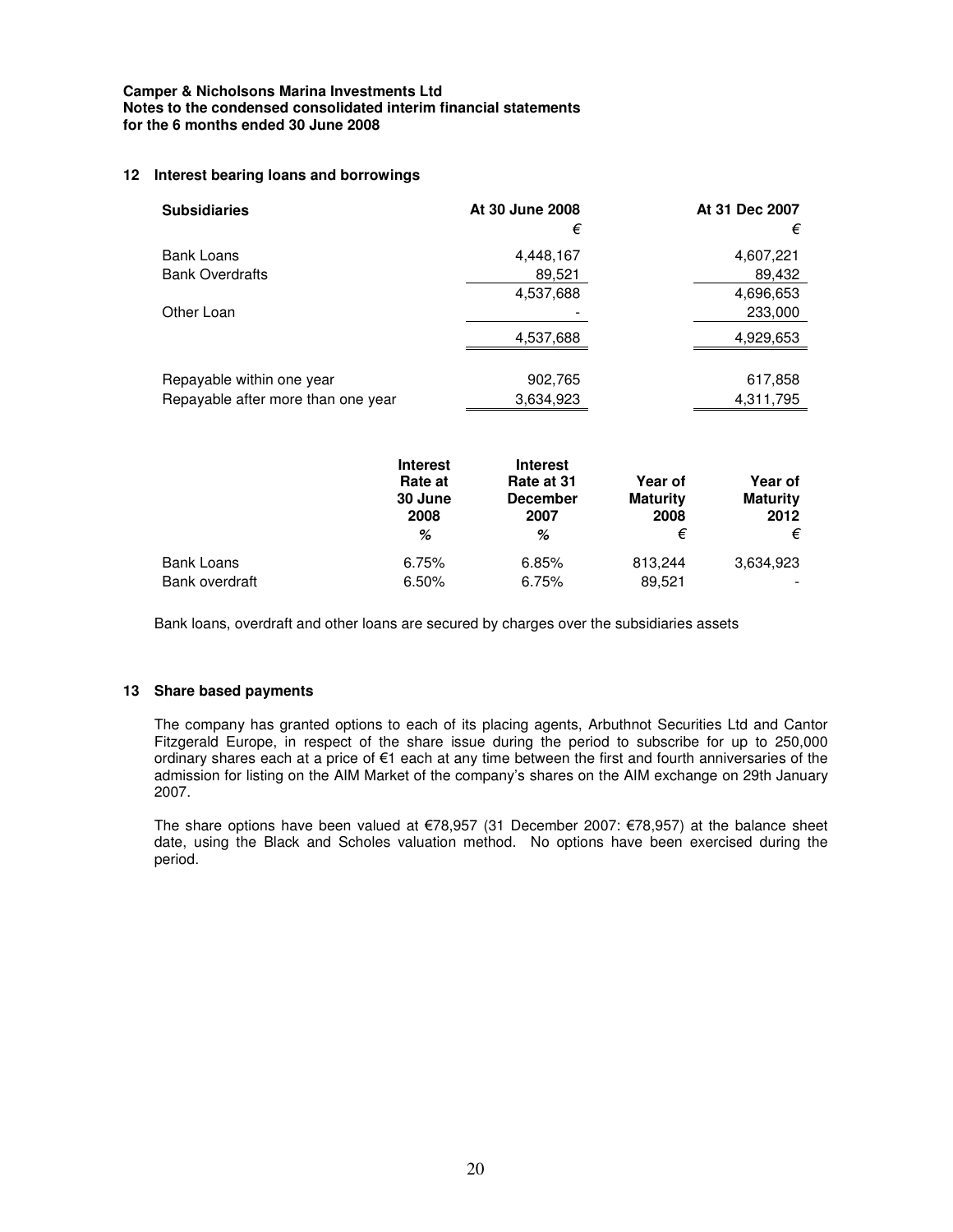## **14 Subsidiaries and joint ventures**

|                                                          | <b>Activity</b>    | <b>Country of</b><br>Incorporation | 70<br><b>Equity</b><br><b>Interest</b> |
|----------------------------------------------------------|--------------------|------------------------------------|----------------------------------------|
| <b>Subsidiaries</b>                                      |                    |                                    |                                        |
| Camper & Nicholsons<br>Marinas (Malta) Ltd               | Investment Holding | Malta                              | 100.00                                 |
| Camper & Nicholsons                                      |                    |                                    |                                        |
| Caribbean Holdings Ltd                                   | Investment Holding | <b>Bahamas</b>                     | 100.00                                 |
| Grand Harbour Marina plc                                 | Marina Operator    | Malta                              | 79.17                                  |
|                                                          |                    |                                    |                                        |
| <b>Joint Venture</b>                                     |                    |                                    |                                        |
| IC Cesme Marina Yatirim<br>Turizm ve Isletmeleri Sirketi | Marina Operator    | Turkey                             | 45.00                                  |

**%** 

### **15 Minority Interests**

The minority interest is all attributable to the 20.83% minority shareholding in Grand Harbour Marina plc.

## **16 Commitments and contingencies**

### **Operating lease commitments – Group as lessee**

The Group has entered into the equivalents of commercial leases in respect of certain of the properties it occupies.

The lease of Grand Harbour Marina in Malta is held by Grand Harbour Marina plc, a 79% subsidiary. The lease is non-cancellable and expires in 2098, except that it has a break clause exercisable by the tenant only in 2029. The rent payable is based on turnover but the lease specifies a minimum and maximum level of rent payable in any year. The minimum future rental payments under the lease amount to approximately  $\epsilon$ 6 million and the maximum to approximately  $\epsilon$ 16 million.

The lease of Cesme Marina in Turkey is held by IC Cesme Marina Yatrim Turizm ve Isletmeleri Sirketi, a company in which the group has a 45% interest. The lease is non cancellable and expires in 2033. The initial annual rent payable is approximately €1m which is index linked in future years in accordance with the BOT contract.

### **Finance lease commitments – Group as lessor**

The group has granted a number of licences ranging in duration from 25 to 30 years in respect of berths at Grand Harbour Marina. The licence fees payable for the berth are accounted for in the year of sale and consequently there is no future licence fee income. Licensees are required to pay annual service charges to defray the costs of maintenance of the berths. Because all amounts receivable under long term licenses are collected at the outset of the contract, the Group's gross and net investment in finance leases is zero.

### **Finance lease and hire purchase commitments**

At the balance sheet date the Group has no commitments as lessee under finance leases.